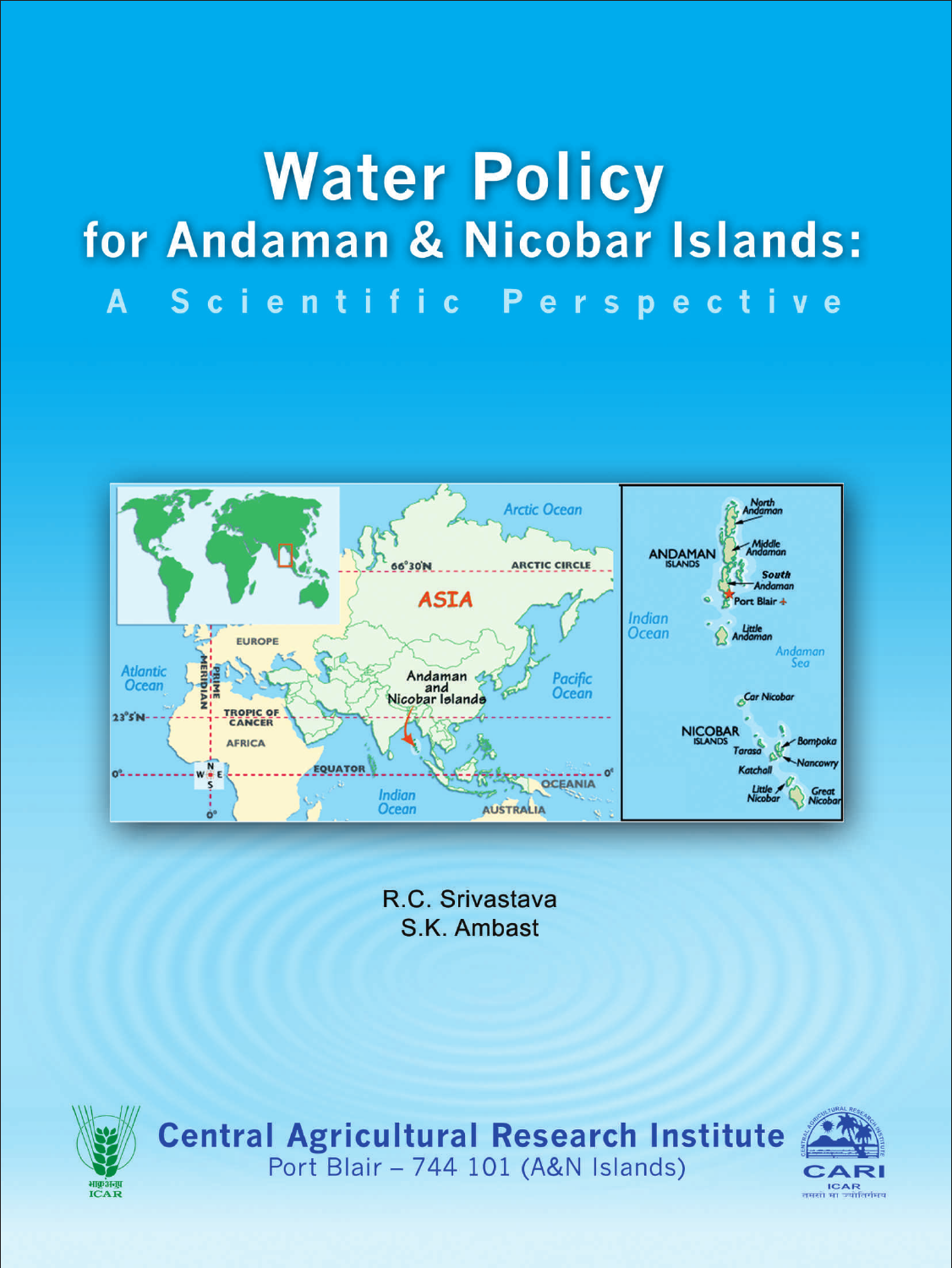

**R.C. Srivastava S.K. Ambast**



**Central Agricultural Research Institute** Port Blair – 744 101 (A&N Islands)

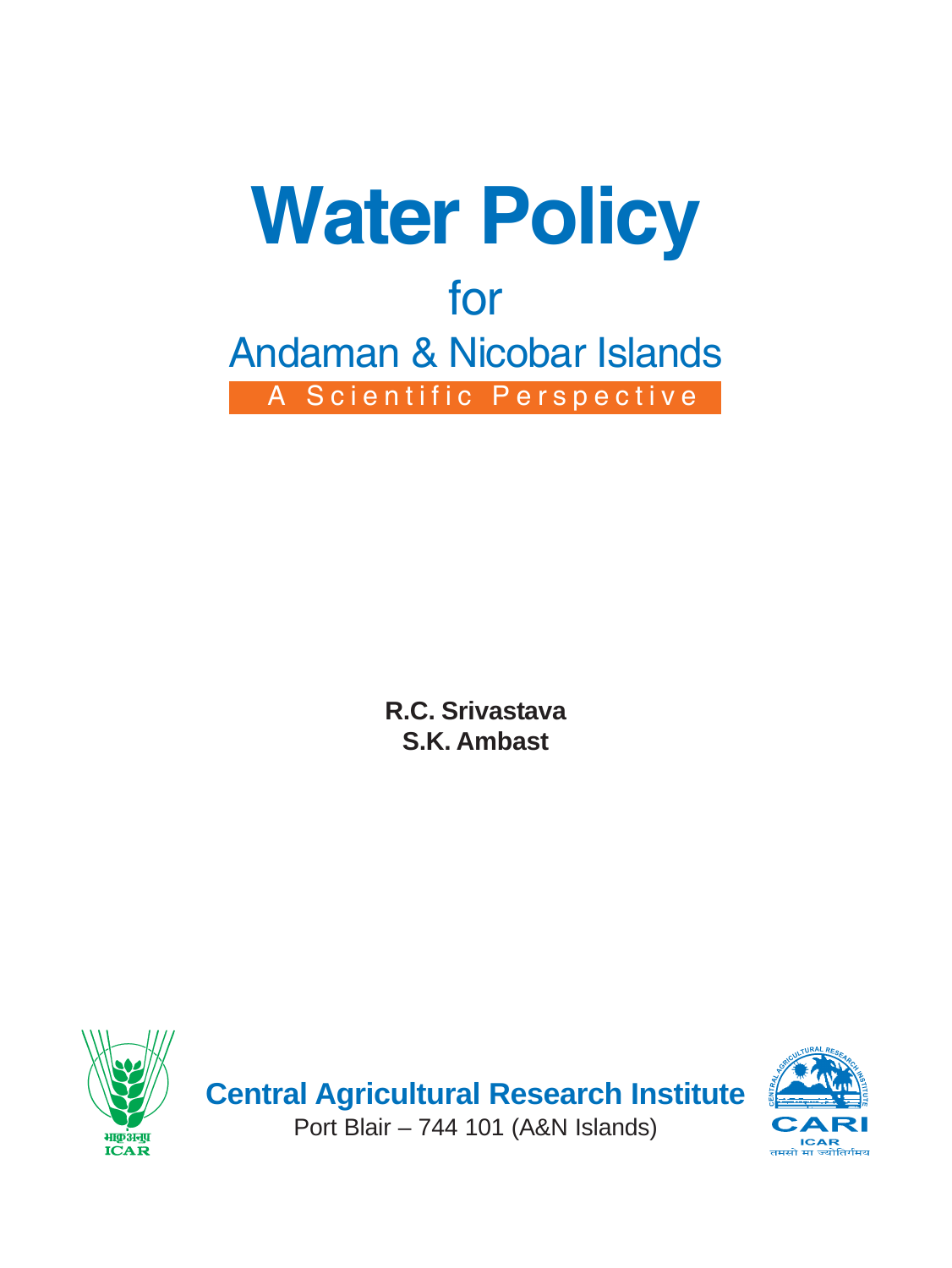**Citation** : Srivastava, R.C. and Ambast, S.K. (2009). Water Policy for Andaman & Nicobar Islands: A Scientific Perspective. CARI, Port Blair, p 18.

*First edition: 2009*

**Published by : Director** Central Agricultural Research Institute (CARI) Port Blair – 744101 (A&N Islands)

Copyright : CARI, Port Blair

**Printed by** : Capital Business Service & Consultancy B-51, Saheed Nagar, Bhubaneswar-7 Ph: 0674 - 2545484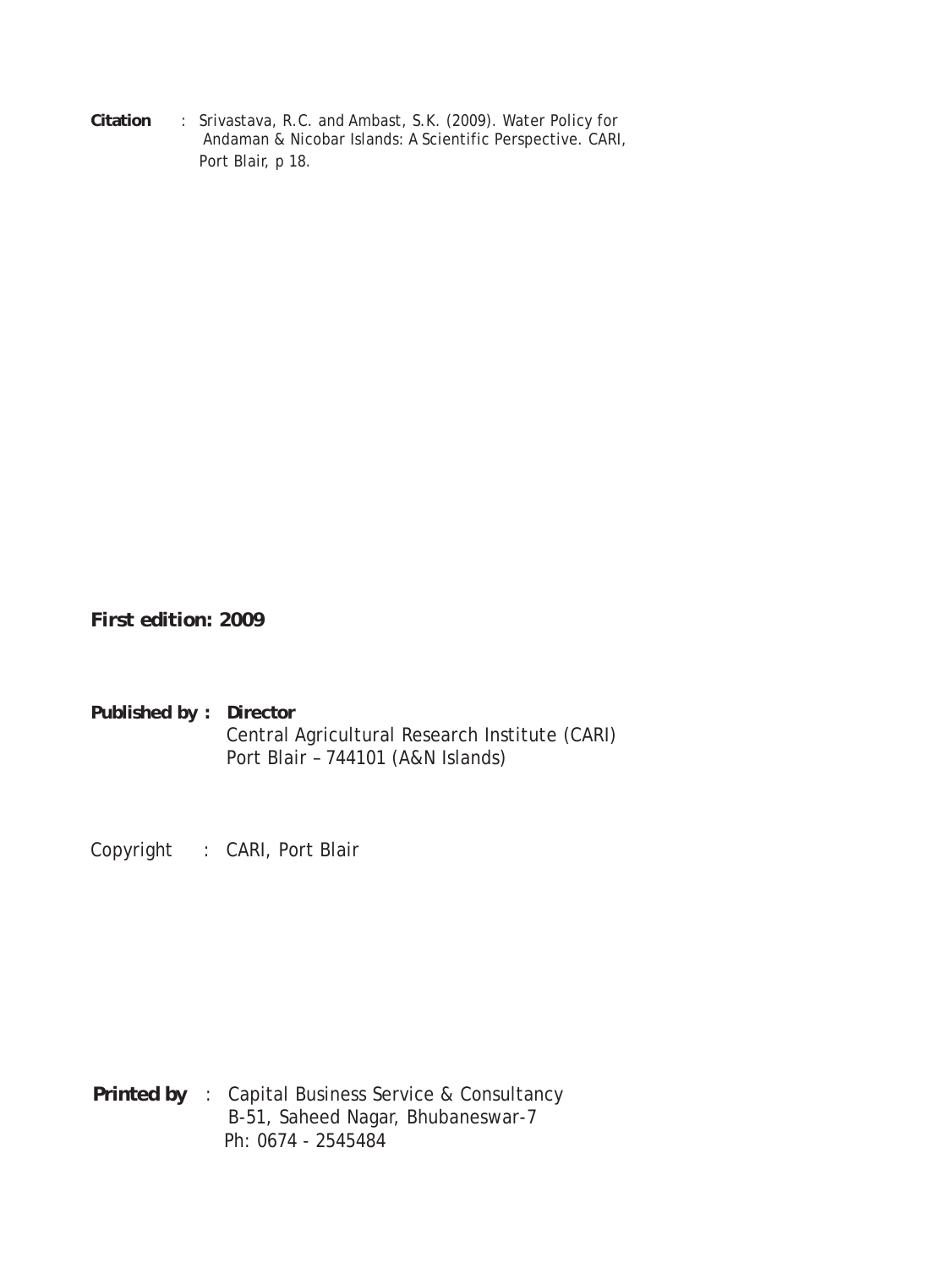Although India as a whole has reached to threshold level of stress in terms of per capita water availability, but the eastern and north eastern region are surplus in water. The Andaman and Nicobar (A&N) Islands are even more lucky as they receive an average annual rainfall of about 3080 mm. About 95 percent of annual rainfall is received during May-December of which nearly 75 percent is lost as runoff to the sea due to undulated terrains and steep slopes. The Islands have a width of 15 to 40 km east to west and the slopes are from centre to either towards east or west due to which the length of drainage line to the sea is short. Because of this, there is only one perennial river Kalpong in North Andaman Island. Thus the actual water availability is much less and Islands faces severe problem of water scarcity even for drinking water. The Islands have become a major tourist destination not only for the national but also international tourists. In order to support the tourist driven economy of the Islands, the emphasis should be to produce adequate perishable items in these Islands rather than transporting from mainland. However, the irrigation potential created is just 3% and actual irrigated area is about 1%. Therefore, the focus of water development should be irrigation to crops apart from drinking water. As rainwater is the only source of the fresh water availability in these Islands, its harvesting, storage and recycling is the most important strategy for water resource management.

Studies at CARI has shown that if only 3% of the water which flows out is stored in surface and underground storage, the requirement of domestic and agriculture can be met. To achieve the goals of providing sufficient water for domestic purpose and irrigation to cultivated area, a policy is required to develop and manage water resources on a sustainable basis without endangering the fragile Island ecosystem. This document is a step in this direction and is based on open discussion with stakeholders during brainstorming session held at CARI Port Blair on 7th and 8th July, 2009.

We express our heartiest gratitude to Dr. Mangala Rai, DG (ICAR) and Secretary (DARE), Government of India for providing effective leadership and guidance for taking up this task. We are grateful to Dr. H.P. Singh, Deputy Director General (Horticulture) for encouragement and inspiration. We extend our special thanks to Shri Vivek Rae, Chief Secretary, A&N Administration for chairing the special theme session and suggesting valuable comments on the draft paper. We are highly thankful to Dr. S.S. Magar, Chairman, Research Advisory Committee of CARI for his encouragement and support. We also wish to extend our sincere thanks to Shri S.S. Chaudhury, PCCF, Shri Khajan Singh, PCCF (Wild life), Shri G.C. Saxena, Secretary, IP&T, Shri Alok Saxena, CCF, Shri R.K. Ghosh, Chief Engineer, APWD, Colonel S.S. Multani, ANC, Sh. S.N. Jha, Dy. Commissioner, South Andaman and other officials of A&N Administration for knowledge sharing during the special theme session. We also place on record our special thanks to Dr. M.S. Gill, Director, PDCSR, Modipuram, Dr. M.A. Khan, Director, ICAR-RCER, Patna, participants of the brainstorming session and the faculty members of CARI for their active and constructive suggestions.

We hope that this publication would serve as a useful document to the planners, policy makers and researchers involved with development of water resources in the Union Territory of A&N Islands.

**Authors**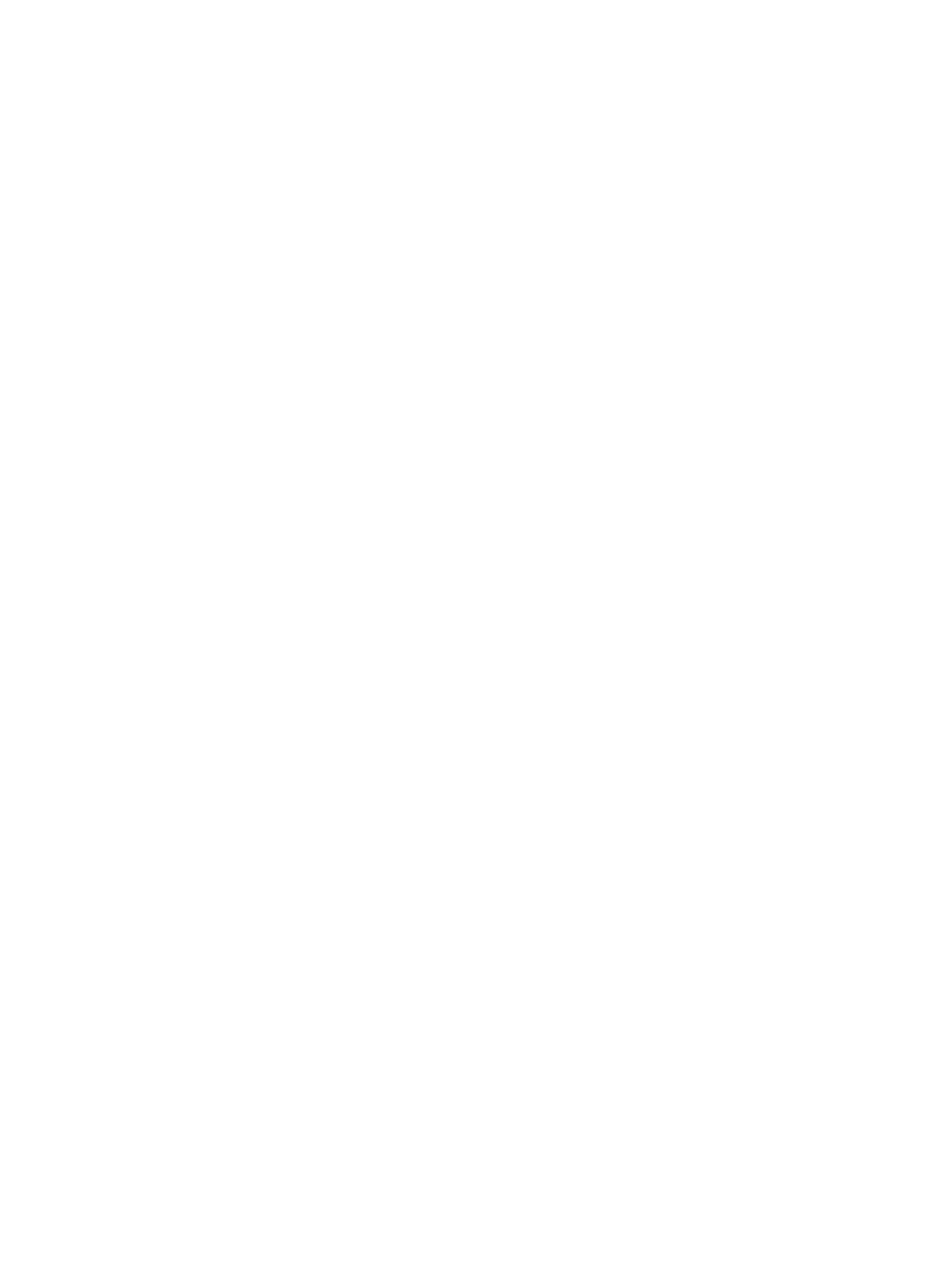

# **CONTENTS**

| <b>Section</b> |                                                   | Page No        |
|----------------|---------------------------------------------------|----------------|
| 1.             | The Andaman and Nicobar Islands                   | 1              |
| 2.             | Area and Population                               | 1              |
| 3.             | Flora and Fauna                                   | 4              |
| 4.             | Climate and Topography                            | 4              |
| 5.             | Agriculture and Food Requirement                  | 5              |
| 6.             | <b>Water Resources Potential and Requirements</b> | $\overline{7}$ |
| 7.             | <b>Water Resource Development</b>                 | 10             |
| 8.             | Technologies for Water Resource Development       | 11             |
| 9.             | Water Policy for A&N Islands                      | 15             |
| 10.            | Conclusions                                       | 18             |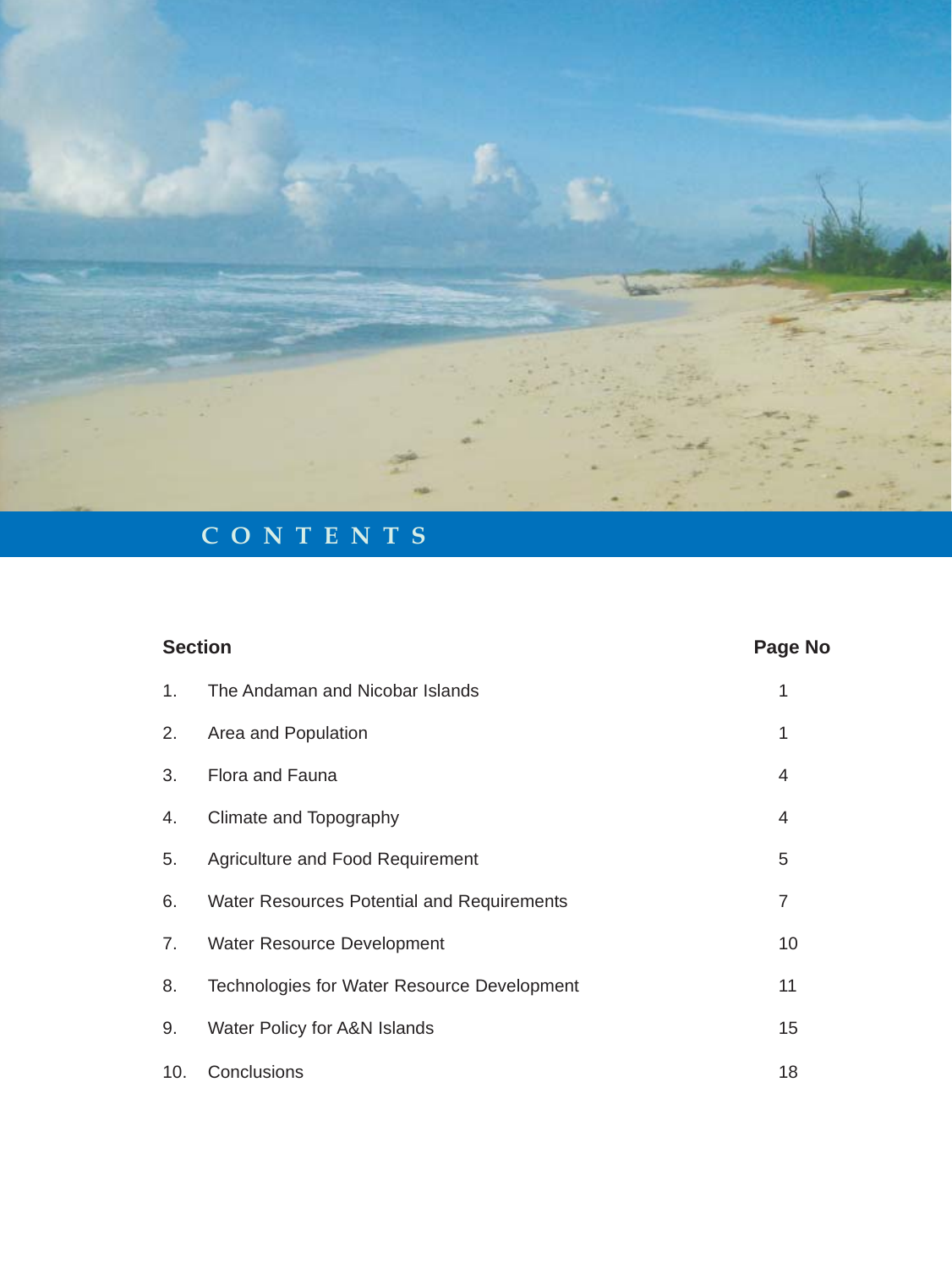# 1. The Andaman and Nicobar Islands

The Andaman and Nicobar (A&N) archipelago comprises of about 556 small and big Islands covering an area of 8,249 sq km with a coastline of 1,962 km between 92-94 °E longitude and 6-14 °N latitude in the Bay of Bengal (Fig.1). The northern group of Islands form the Andaman Islands, while the southern group of Islands form the Nicobar Islands, which is separated by 10  $^{\circ}$  channel. The North Andaman, Middle Andaman and South Andaman Islands occupy major land mass. The A&N group of Islands fall under hot humid to par humid Island eco-region designated as Agro-ecological Region 21. The tropical ecosystem of the A&N Islands is very unique having diverse species with wide range of genetic diversity in varying density. High rainfall, extremely humid climate, undulating terrain and backwater creeks are very conducive for faunal and floral diversity. Evergreen and littoral forests, mangroves and coral reefs are important components of the existing ecosystems prevailing in the Islands.



# 2. Area and Population

The total geographical area of A&N Islands is 8,249 sq km. The forests in A&N Islands occupy about 92.2 percent of the total geographical area in which about 87 percent area is under legally notified forest. Remaining area is available for agriculture and allied activities. The area of Andaman group of Islands is 6,408 sq km whereas the Nicobar group of Islands is 1,841 sq km. The statistical details of area and population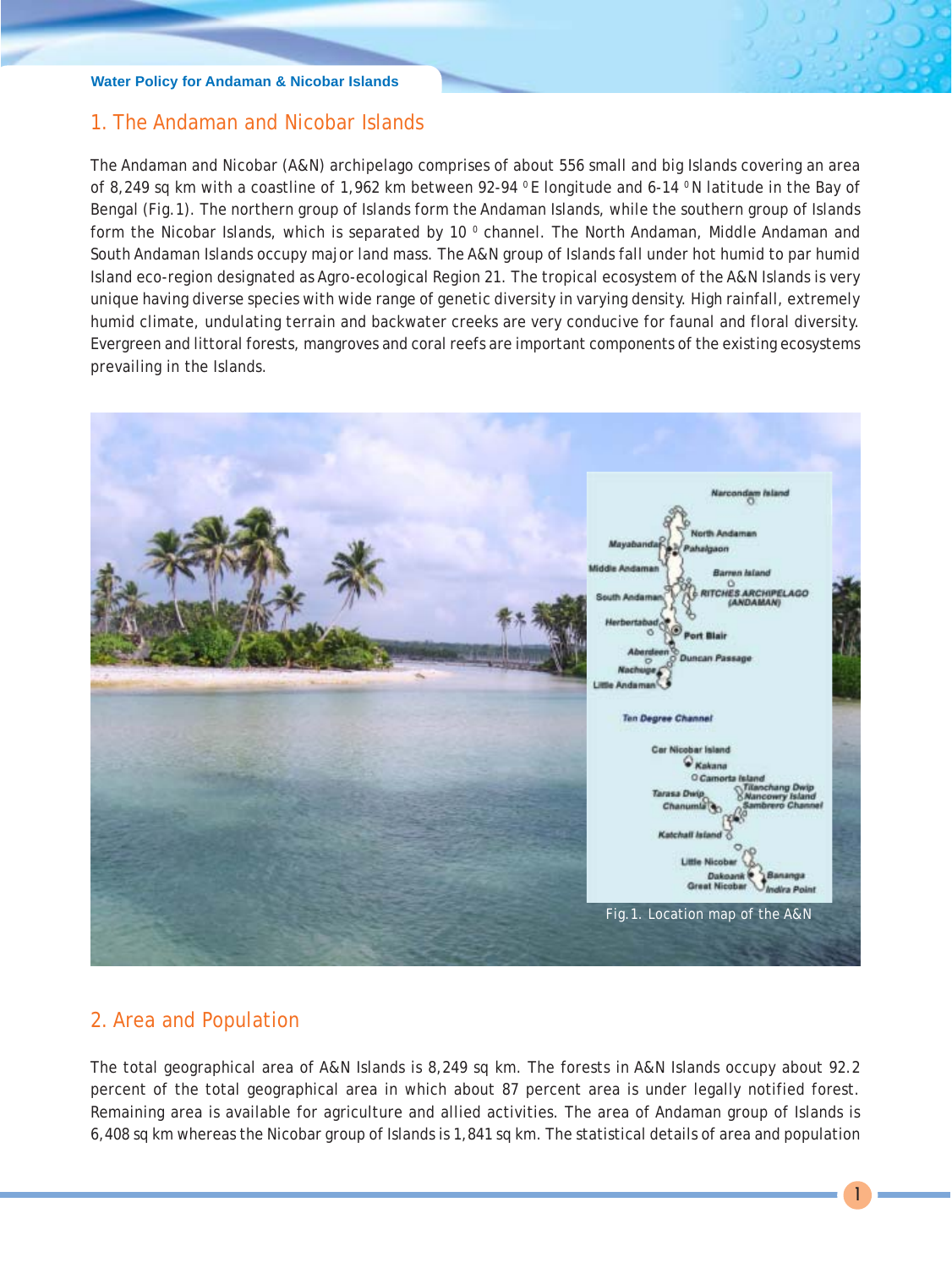of different districts and blocks of the A&N Islands are given in Table 1. The total population in these Islands is about 3,56,152 (Population Census, 2001) with a growth rate of about 26.9 percent in the last decade. Assuming the population growth rate as in the last decade, it is projected that the population in these Islands will increase to nearly 5,73,500 in 2021 (Fig.2), with nearly 55 percent population living in rural areas. Out of 556 Islands, 38 are inhabited in which 25 are in Andaman group and 13 are in Nicobar group of Islands. The area and population of the inhabited Islands of the Andaman and Nicobar group of Islands are given in Table 2 and 3, respectively. It is interesting to note that inhabited Islands encompass about 94 percent of the geographical area of A&N Islands.

| <b>Districts</b>       | <b>Blocks</b>  | Area ( $km^2$ ) | Population<br>(2001 Census) |
|------------------------|----------------|-----------------|-----------------------------|
| Andaman                | Port Blair     | 2,021           | 1,42,317                    |
|                        | Ferrargunj     | 1,085           | 48,626                      |
|                        | Little Andaman | _ _             | 17,528                      |
| Nicobar                | Car Nicobar    | 129             | 20,292                      |
|                        | Nancowry       | 1,712           | 13,472                      |
|                        | Campbell bay   |                 | 8,214                       |
| North & Middle Andaman | Diglipur       | 884             | 42,877                      |
|                        | Mayabunder     | 1,348           | 23,912                      |
|                        | Rangat         | 1,070           | 38,824                      |

|  |  |  | Table 1. Area and population in different districts and blocks in A&N Islands |  |  |  |  |  |  |  |  |  |
|--|--|--|-------------------------------------------------------------------------------|--|--|--|--|--|--|--|--|--|
|--|--|--|-------------------------------------------------------------------------------|--|--|--|--|--|--|--|--|--|



Fig.2. Trend of population growth and projected population in A&N Islands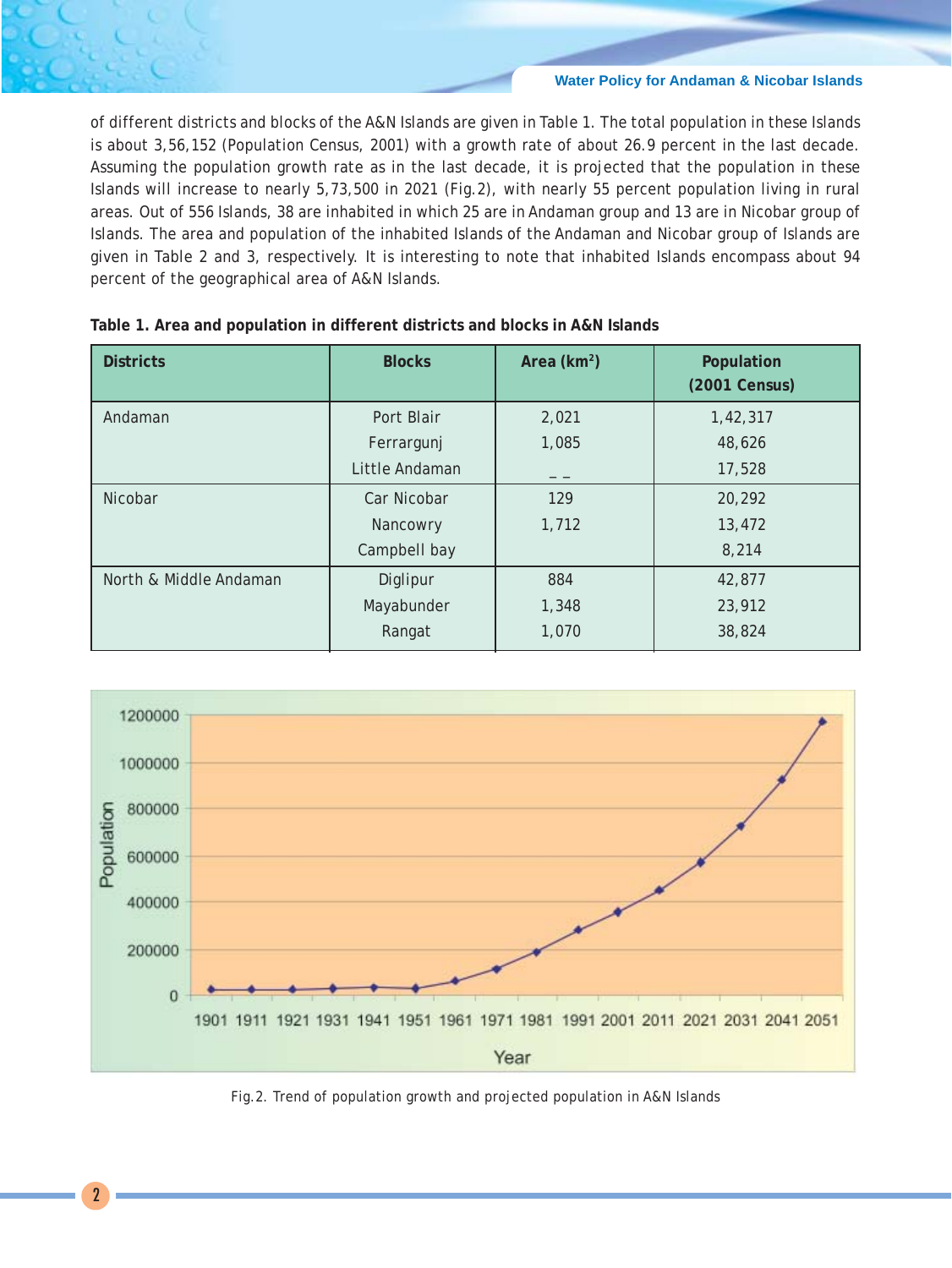| SI. No. | <b>Geographical Name</b> | Area(km <sup>2</sup> ) | Population<br>(2001 census) | <b>Density</b><br>(person/km <sup>2</sup> ) |
|---------|--------------------------|------------------------|-----------------------------|---------------------------------------------|
| 1.      | Aves                     | 0.20                   | $\overline{2}$              | 10.0                                        |
| 2.      | Baratang                 | 297.80                 | 6,062                       | 20.4                                        |
| 3.      | Cinque                   | 9.53                   | 6                           | 0.6                                         |
| 4.      | Curlew                   | $0.03*$                | $\overline{2}$              | 66.7                                        |
| 5.      | East                     | 6.10                   | 17                          | 2.8                                         |
| 6.      | Flat Bay                 | 0.14                   | 10                          | 71.4                                        |
| 7.      | Havelock                 | 113.90                 | 5,354                       | 47.0                                        |
| 8.      | Interview                | 133.40                 | 16                          | 0.1                                         |
| 9.      | John Lawrance            | 41.98*                 | 25                          | 0.6                                         |
| 10.     | Little Andaman           | 731.60                 | 17,528                      | 23.9                                        |
| 11.     | Long                     | 17.90                  | 2,199                       | 122.8                                       |
| 12.     | Middle Andaman           | 1535.50                | 54,385                      | 35.4                                        |
| 13.     | Narcondam                | 6.80                   | 17                          | 2.5                                         |
| 14.     | <b>Neil</b>              | 18.90                  | 2,868                       | 151.7                                       |
| 15.     | North Andaman            | 1376.00                | 42,163                      | 30.6                                        |
| 16.     | North Passage            | 22.00                  | 11                          | 0.5                                         |
| 17.     | North Sentinal           | $59.67*$               | 39                          | 0.7                                         |
| 18.     | <b>Ross</b>              | $0.65*$                | Nil                         |                                             |
| 19.     | Rutland                  | 137.20                 | 688                         | 5.0                                         |
| 20.     | Smith                    | 24.70                  | 676                         | 27.3                                        |
| 21.     | South Andaman            | 1347.97*               | 1,81,949                    | 134.9                                       |
| 22.     | Spike                    | 11.70                  | 19                          | 1.6                                         |
| 23.     | Stewart                  | 7.20                   | $\overline{2}$              | 0.3                                         |
| 24.     | Strait                   | 6.00                   | 42                          | 7.0                                         |
| 25.     | Viper                    | 0.50                   | $\overline{4}$              | 8.0                                         |
|         | Total                    | 5907.37                | 3,14,084                    | 53.1                                        |

# **Table 2. Area, population and density in inhabited islands of the Andaman group**

*(\* Forest Statistics, 2000-01)*

#### **Table 3. Area, population and density in inhabited islands of the Nicobar group**

| SI. No. | <b>Geographical Name</b> | Area(km <sup>2</sup> ) | Population<br>(2001 census) | <b>Density</b><br>( $person/km2$ ) |
|---------|--------------------------|------------------------|-----------------------------|------------------------------------|
| 1.      | Car Nicobar              | 126.9                  | 20,292                      | 159.9                              |
| 2.      | Chowra                   | 8.2                    | 1,385                       | 168.9                              |
| 3.      | Teressa                  | 101.4                  | 2,026                       | 20.0                               |
| 4.      | Bompuka                  | 13.3                   | 55                          | 4.1                                |
| 5.      | Katchal                  | 174.4                  | 5,312                       | 30.5                               |
| 6.      | Kamorta                  | 188.2                  | 3,412                       | 18.1                               |
| 7.      | Nancowry                 | 66.9                   | 927                         | 13.8                               |
| 8.      | <b>Trinket</b>           | 86.3                   | 432                         | 5.0                                |
| 9.      | Little Nicobar           | 159.1                  | 348                         | 2.1                                |
| 10.     | Pillomilo                | 1.3                    | 150                         | 115.4                              |
| 11.     | Kondul                   | 4.6                    | 150                         | 32.6                               |
| 12.     | <b>Great Nicobar</b>     | 1045.1                 | 7,566                       | 7.2                                |
| 13.     | Thillangchong            | 16.8                   |                             |                                    |
|         | Total                    | 1841                   | 42,068                      | 22.9                               |

Besides local population, the water requirement of the armed forces also needs to be accounted while planning and development of water resources in A&N Islands.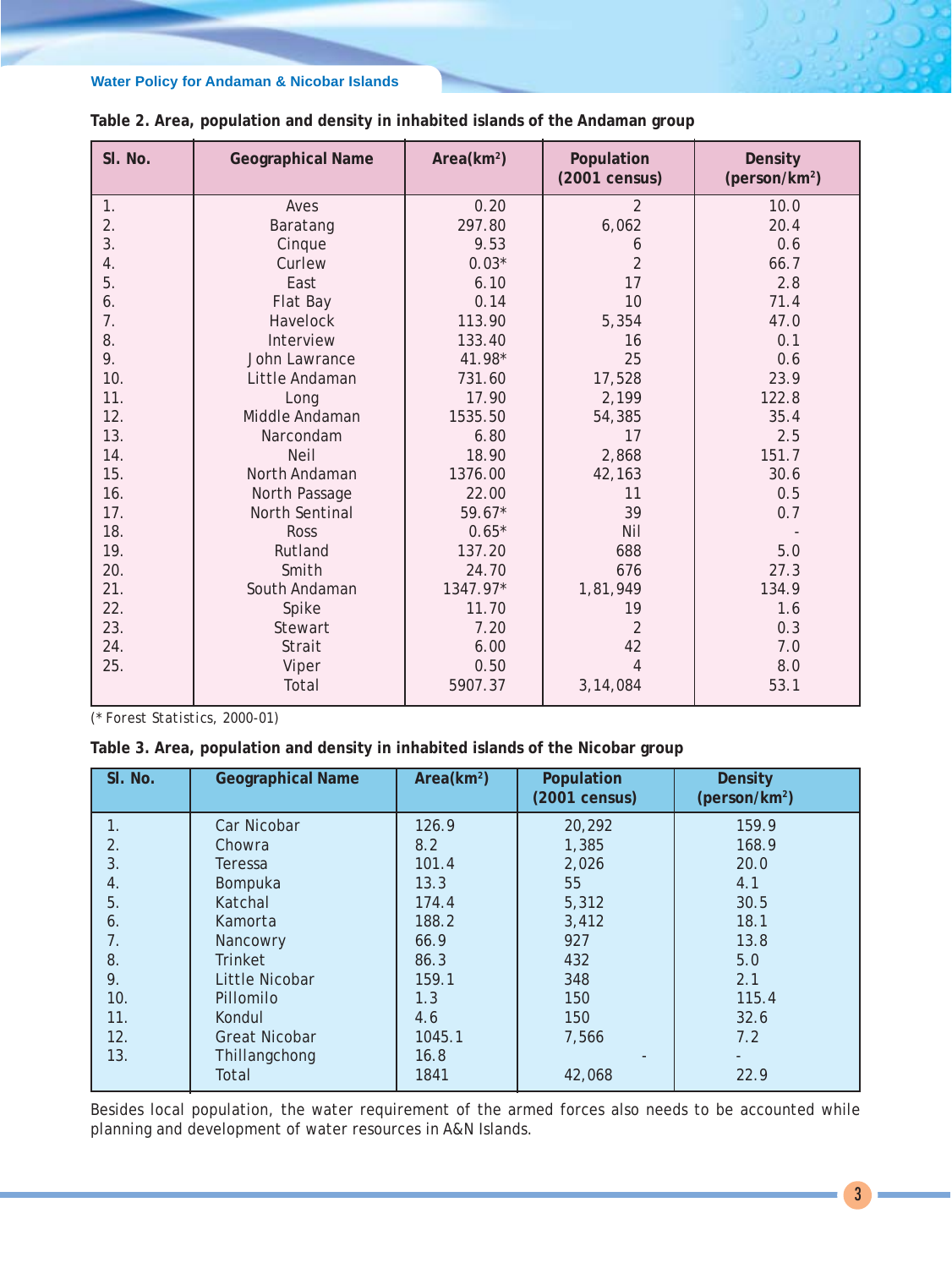# 3. Flora and Fauna

The forests in the A&N Islands occupy 7,606 sq km or 92.2 percent of the total geographical area of 8,249 sq km. Of this, 5,883 sq km forests are in the Andaman group and 1,723 sq km in the Nicobar group. Of the total forest cover, dense forests with crown density of 40 percent and above constitute 85.9 percent, open forests with crown density less than 40 percent constitute 1.7 percent and mangroves constitute 12.7 percent. The legally notified forest is 7170.69 sq km, (86.9 percent of the geographical area); of this, 4,242 sq km are protected forests and 2,929 sq km are reserved forests (ANDE&F, 2001).

Ecologically, high level of endemism prevails in these Islands. Overall, 9 percent of the fauna is endemic, 40 percent of the 244 species and subspecies of birds are endemic. In mammals, 60 percent of the 58 species are endemic. The A&N Islands supports a significant diversity of reptile and amphibians with a high level of endemism. Currently seven amphibians and 16 reptile species are endemic to the Andamans and two amphibians and 15 reptiles are endemic to the Nicobars. About 14 percent of the angiosperm species, representing 700 genera and belonging to 140 families, are endemic to the Islands. Among the non-endemic angiosperms about 40 percent are not found in mainland India, but have only extra-Indian distribution in South East Asia. The butterfly diversity and endemism is also very high, of the 214 species and 236 subspecies in 116 genera, over 50 percent are endemic.

# 4. Climate and Topography

These Islands fall under agro-climatic zone XV and have a true maritime climate with least variation in maximum and minimum temperatures throughout the year. The Islands receive an average annual rainfall of about 3180 mm with the highest rainfall experienced in 1961 (4300 mm) and the lowest in 1979 (1550 mm). About 95 percent of annual rainfall is received during May-December (2250 mm in May-September during southwest monsoon and 685 mm in October-December during northeast monsoon) but due to the erratic nature of rainfall the intermittent dry spells during the monsoon result in moisture stress and poor crop harvest. A surplus of about 1530 mm rainwater from mid-May to mid-December and a deficit of about 610 mm are experienced during January-April (Fig.3), when numbers of rainy days in each month hardly exceed three. Historical weekly rainfall (1970-2003) for Port Blair were analyzed using RAINSIM software to estimate weekly probable rainfall (Fig.4), which at normal probability distribution function fitted at 1% level of significance except for 24, 36, and 45 standard meteorological weeks. The fortnightly dry days and length of dry spell is given in Table 4, indicating length of dry spell about 7 days during June to November.

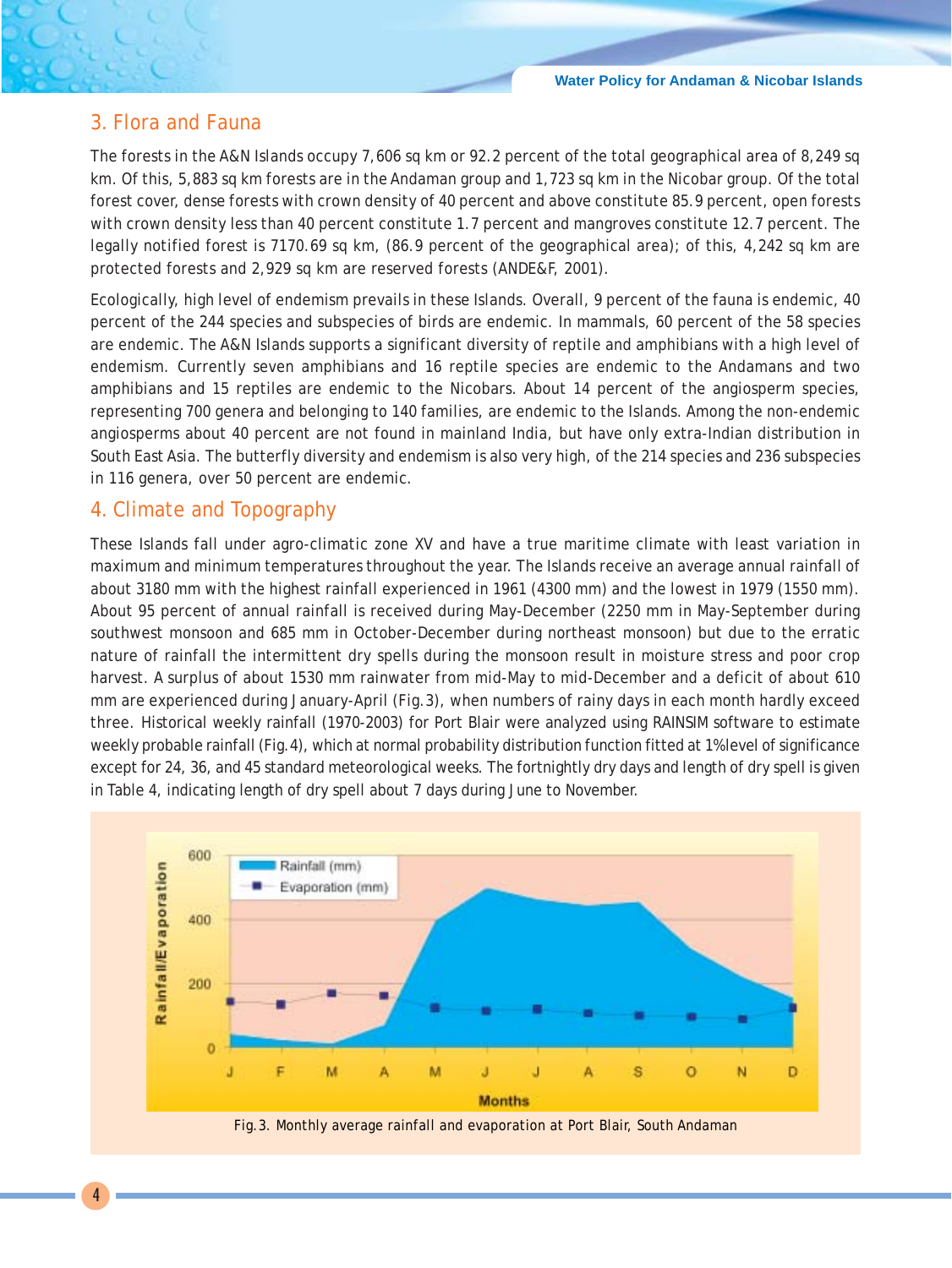The topography of the Islands is rolling with low range hills to narrow valleys at the foothills resulting in an undulating terrain ranging from steep slopes (>45°) to coastal plains (<10°). Physiographically, the land in these Islands can be subdivided into: (i) moderate to steep hill ranges (ii) intermountain narrow valley and (iii) coastal tracts including swamps. The huge hill ranges are generally covered by dense forest. Except the Kalpong river in the North Andaman, perennial streams of the status of river are absent in these Islands. Nearly 75 percent of the rainfall received in the Islands is lost due to undulated terrains, steep slopes, porous soil stratum and its proximity to the sea. As rainwater is the only source of the fresh water availability, its harvesting, storage and recycling forms the most important strategy for natural resource management in these Islands.



| Month     | 1 <sup>st</sup> Fortnight<br>Length of dry spell<br>Dry days*<br>(days)<br>(days) |       | 2 <sup>nd</sup> Fortnight<br>Length of dry spell<br>Dry days*<br>(days)<br>(days) |       |  |
|-----------|-----------------------------------------------------------------------------------|-------|-----------------------------------------------------------------------------------|-------|--|
| January   | 14.46                                                                             | 13.54 | 15.50                                                                             | 14.35 |  |
| February  | 14.72                                                                             | 14.60 | 13.00                                                                             | 12.48 |  |
| March     | 18.80                                                                             | 14.40 | 15.52                                                                             | 14.48 |  |
| April     | 14.64                                                                             | 14.44 | 13.52                                                                             | 11.68 |  |
| May       | 12.08                                                                             | 9.64  | 9.68                                                                              | 5.56  |  |
| June      | 8.76                                                                              | 5.08  | 10.72                                                                             | 7.48  |  |
| July      | 9.52                                                                              | 5.96  | 10.20                                                                             | 6.12  |  |
| August    | 9.32                                                                              | 5.20  | 10.12                                                                             | 6.44  |  |
| September | 9.12                                                                              | 5.00  | 9.16                                                                              | 5.68  |  |
| October   | 2.04                                                                              | 6.12  | 12.24                                                                             | 7.92  |  |
| November  | 11.20                                                                             | 7.24  | 12.08                                                                             | 8.76  |  |
| December  | 13.24                                                                             | 10.96 | 15.12                                                                             | 13.20 |  |

**Table 4. Fortnightly average dry days and length of dry spell in A&N Islands**

# 5. Agriculture and Food Requirement

The crop wise land utilisation pattern in these Islands is given in Table 5 and the major crops grown in different Islands are given in Table 6. The land distribution system, in general, allowed each settler 4.4 ha of land consisting of 2 ha of low-lying paddy land, 2 ha of hilly land generally planted with coconut, arecanut, banana, papaya and spices and 0.4 ha land for the homestead. However with time, the land holdings have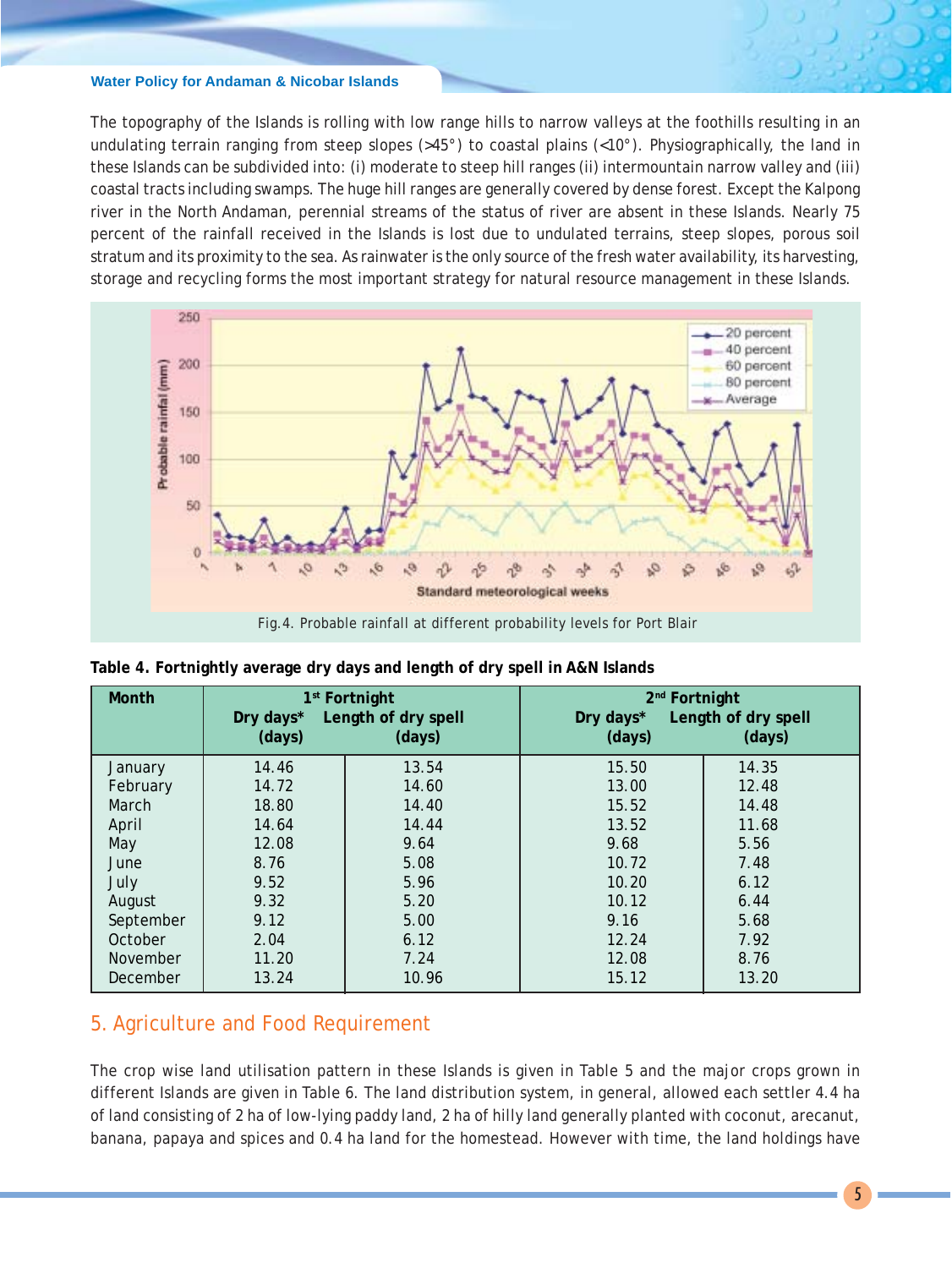been fragmented. Approximately 46,000 ha land is under agricultural crops that include about 30,000 ha land under fruits and plantation crops, about 10,000 ha land under field crops (about 8000 ha paddy land after tsunami) and about 461 ha land as fallow land. The current annual production of rice in the A&N Islands is 16790 tonnes with an average productivity of only 2.2 tonnes/ha necessitating an import of about 54310 tonnes of rice from the mainland to feed a projected population of 4.4 lakhs in 2011. The commodity wise projected requirement of food articles in A&N Islands is given in Table 7. Therefore, it is a challenge to close the yield gaps and diversify crops to meet the food demand. Though the potential for raising output by expanding the area cultivated is meagre, there is scope for introducing long duration high yielding tall rice varieties and increasing the cropping intensity. Although the production of food grain in the Island is less than the local demands, organic farming based crop intensification/diversification towards vegetable, spice and fruit crops are considered better options of farm income. Considering the growing importance of agriculture in A&N Islands, macro-management of agriculture is necessary for proper planning and evaluating options for possible interventions for improvements.

**Table 5. Land utilization pattern in A&N Islands (2006-07)**

| Crops                             | Area (ha) |
|-----------------------------------|-----------|
| Paddy and other field crops       | 9,186     |
| Coconut                           | 21,416    |
| Arecanut                          | 4,056     |
| Cashew                            | 570       |
| <b>Fruits</b>                     | 2,950     |
| <b>Spices</b>                     | 1,611     |
| Red oil palm                      | 1,593     |
| Rubber                            | 1,500     |
| <b>Fallow Land</b>                | 461       |
| Reclaimable area                  | 2451      |
| Total                             | 45,794    |
| Permanently submerged land        | 4,206     |
| Total (including intercrops also) | 50,000    |

**Table 6. Major agricultural crops grown in different inhabited islands**

| <b>Islands</b>       | <b>Main Crops</b>                                                      |
|----------------------|------------------------------------------------------------------------|
| <b>Andaman Group</b> |                                                                        |
| 1. Narcondum         | Coconut                                                                |
| 2. East Island       | Coconut, arecanut                                                      |
| 3. North Andaman     | Paddy, pulses, oilseeds, vegetables, coconut, arecanut, fruits, spices |
| 4. Smith             | Paddy, coconut, arecanut, fruits                                       |
| 5. Stewart           | Coconut                                                                |
| 6. Curlew            | <b>Nil</b>                                                             |
| 7. Aves              | Coconut                                                                |
| 8. Interview         | Coconut, arecanut                                                      |
| 9. Middle Andaman    | Paddy, pulses, oilseeds, vegetables, coconut, arecanut, fruits         |
| 10. Porlob           | Coconut                                                                |
| 11. Long             | Paddy, vegetables, coconut, arecanut                                   |
| 12. North Passage    | Coconut, arecanut                                                      |
| 13. Strait           | Vegetables, coconut, fruits                                            |
| 14. Baratang         | Paddy, vegetables, coconut, horticultural crops, spices                |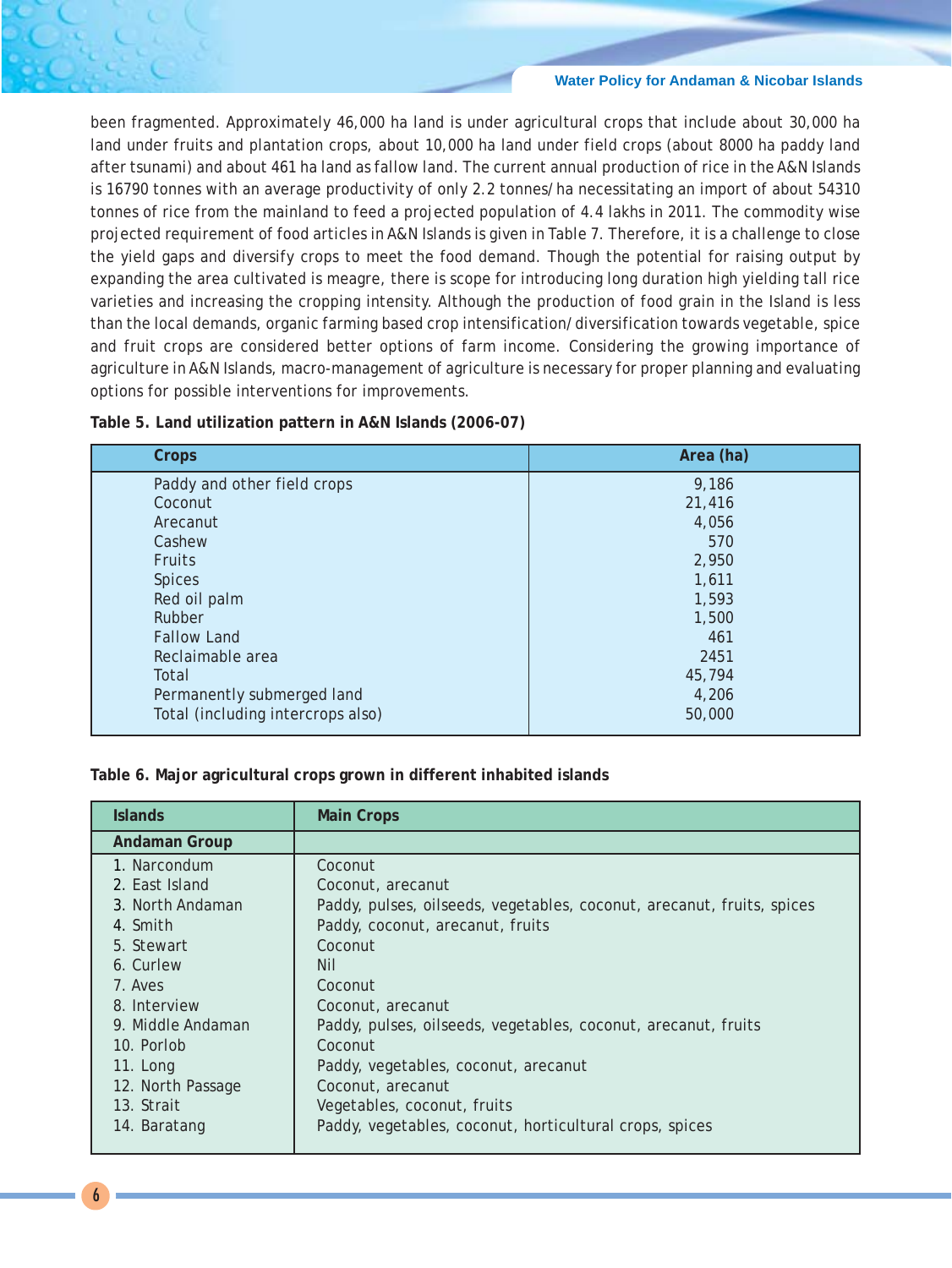| 15. Peel           | <b>Nil</b>                                                                 |
|--------------------|----------------------------------------------------------------------------|
| 16. Havelock       | Paddy, pulses, oilseeds, vegetables, coconut, arecanut, fruits, root crops |
| 17. John Lawrence  | <b>Nil</b>                                                                 |
| 18. Neil           | Paddy, vegetables, coconut, arecanut, fruits, root crops.                  |
| 19. South Andaman  | Paddy, vegetables, coconut, arecanut, fruits, spices, sugarcane            |
| 20. Rutland        | Paddy, vegetables, coconut, arecanut, ginger, sugarcane                    |
| 21. North Sentinel | <b>Nil</b>                                                                 |
| 22. Little Andaman | Paddy, red oil palm, vegetables, coconut, arecanut, fruits                 |
| 23. Flat Bay       | Vegetables, coconut, arecanut, spices                                      |
| 24. Viper          | Coconut                                                                    |
| 25. Chatham        | Not available                                                              |
| Nicobar Group      |                                                                            |
| 1. Car Nicobar     | Coconut, aecanut, fruits, tuber cops, vegetables                           |
|                    |                                                                            |
| 2. Chowra          | Coconut, tuber crops                                                       |
| 3. Teressa         | Coconut, arecanut, cashew, fruits, tuber crops                             |
| 4. Bampooka        | Coconut, tuber crops                                                       |
| 5. Katchal         | Paddy, red oil palm, vegetables, coconut, arecanut, spices                 |
| 6. Nancowry        | Coconut, arecanut, fruits, tuber crops                                     |
| 7. Kamorta         | Coconut, arecanut, cashewnut, banana                                       |
| 8. Trinket         | Coconut                                                                    |
| 9. Little Nicobar  | Coconut, arecanut, colocasia, dioscoria                                    |
| 10. Pilomilo       | Coconut, colocasia                                                         |
| 11. Kondul         | Dioscoria                                                                  |
| 12. Great Nicobar  | Paddy, vegetables, coconut, arecanut, fruits                               |

**Table 7. Projected requirement of food items (as per ICMR standards) in A&N Islands**

| Commodity       | Production requirement* (t/yr) |        |          |  |  |  |
|-----------------|--------------------------------|--------|----------|--|--|--|
|                 | 2011                           | 2021   | 2031     |  |  |  |
| Cereals         | 76,596                         | 96,746 | 1,19,682 |  |  |  |
| <b>Pulses</b>   | 4,666                          | 5,832  | 7,290    |  |  |  |
| Roots and tuber | 23,692                         | 29,616 | 37,020   |  |  |  |
| Vegetables      | 27,519                         | 34,399 | 42,998   |  |  |  |
| <b>Fruits</b>   | 16,249                         | 20,312 | 25,390   |  |  |  |
| Fat and oils    | 6,427                          | 8,033  | 10,042   |  |  |  |
| <b>Milk</b>     | 27,683                         | 34,603 | 43,254   |  |  |  |
| Meat/fish       | 13,741                         | 17,177 | 21,471   |  |  |  |

*\* Based on projected population which include armed forces, migrant labours & tourists*

# 6. Water Resources Potential and Requirements

The water resource potential of A&N Islands and its districts are given in Table 8. The projected population and per capita water availability in the years 2011, 2021 and 2051 for different districts and A&N Islands are given in Table 7. It indicates very high per capita water availability of 22,380 m<sup>3</sup>/year in these Islands even in the year 2051 compared to the national availability and availability in other countries (Table 9).

The water resource of the selected Islands where population is more than 1000 has been estimated and given in Table 10. It has been observed that per capita water resource potential in Long, Neil, South Andaman, Car Nicobar and Chowra Islands are far below in comparison to their district average. The per capita water availability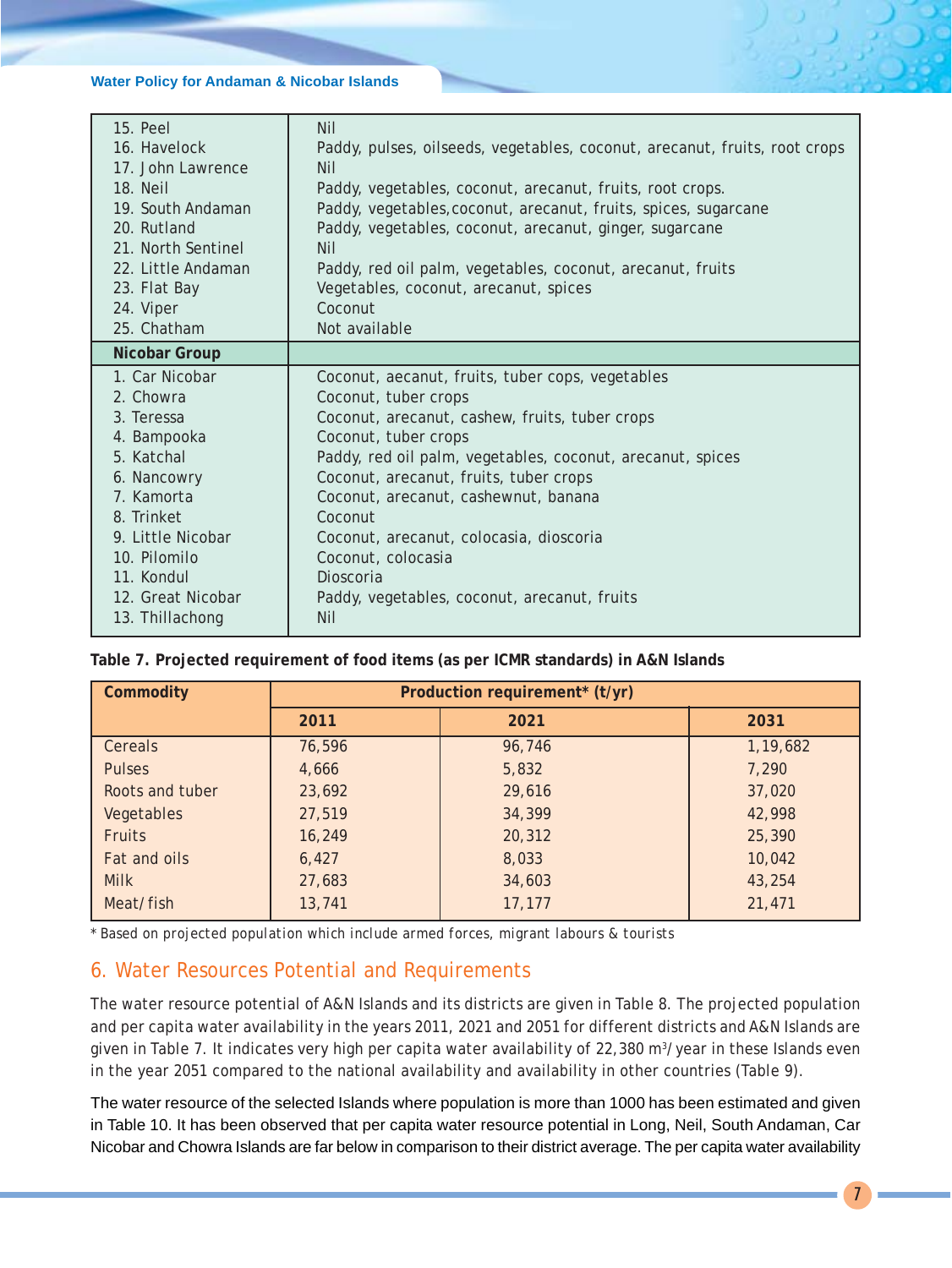| UT / Districts<br>(Area)             | Water<br>resource<br>potential | Projected population |          |           |          | Projected per capita<br>water availability (m <sup>3</sup> /yr) |        |
|--------------------------------------|--------------------------------|----------------------|----------|-----------|----------|-----------------------------------------------------------------|--------|
|                                      | (BCM)                          | 2011                 | 2021     | 2051      | 2011     | 2021                                                            | 2051   |
| A&N Islands<br>$(8249 \text{ km}^2)$ | 26.2                           | 4,51,957             | 5,73,533 | 1,172,050 | 57,970   | 45,740                                                          | 22,380 |
| Andaman<br>$(3106 \text{ km}^2)$     | 9.9                            | 2,64,550             | 3,35,713 | 6,86,050  | 37,422   | 29,420                                                          | 14,400 |
| Nicobar<br>$(1841 \text{ km}^2)$     | 5.9                            | 53,270               | 67,745   | 1,38,450  | 1,10,756 | 86,420                                                          | 42,285 |
| N&M Andaman<br>$(3302 \text{ km}^2)$ | 10.5                           | 1,34,023             | 1,70,075 | 3,47,550  | 78,345   | 61,740                                                          | 30,210 |

**Table 8. Water resource potential and projected per capita water availability**

*(BCM - billion cubic meter)*

| Table 9. Per capita water availability in selected countries |  |  |  |  |
|--------------------------------------------------------------|--|--|--|--|
|--------------------------------------------------------------|--|--|--|--|

| Country    | Per capita water availability (m <sup>3</sup> /yr) |      |      |  |  |
|------------|----------------------------------------------------|------|------|--|--|
|            | 1975                                               | 2000 | 2025 |  |  |
| India      | 3100                                               | 1900 | 1400 |  |  |
| China      | 3000                                               | 2200 | 1900 |  |  |
| Pakistan   | 5600                                               | 2700 | 1600 |  |  |
| Bangladesh | 15800                                              | 9400 | 6800 |  |  |
| UK         | 1300                                               | 1200 | 1200 |  |  |
| USA        | 11300                                              | 8900 | 7600 |  |  |

in all the Islands is quite high in comparison to 1700 cu m national per capita water availability (less than 1700 cu m and 1000 cu m are termed as water stress and water scarce conditions). However, these figures are illusory as the amount of water available for harvesting is far below due to topography and high intensity of rainfall.

It is important to estimate future water demands for different Islands taking in to account its projected population and food requirements. The average crop water requirement to produce different commodity in India is given in Table 11, which has been used to estimate the water requirement for producing different commodities in the A&N Islands.

The amount of water involved in agriculture is significant and most of it is provided directly by rainfall particularly to produce rice crop during monsoon season. An estimation of Island water needs for food production can be based on the specific water requirements to produce food per capita. The present average

| <b>Island Name</b> | Area<br>(km <sup>2</sup> ) | Projected population |       | Projected water<br>availability (m <sup>3</sup> /capita) |       |
|--------------------|----------------------------|----------------------|-------|----------------------------------------------------------|-------|
|                    |                            | 2021                 | 2051  | 2021                                                     | 2051  |
| Baratang           | 297.80                     | 9762                 | 19949 | 97009                                                    | 47471 |
| <b>Havelock</b>    | 113.90                     | 8622                 | 17619 | 42010                                                    | 20557 |
| Little Andaman     | 731.60                     | 28226                | 57681 | 82422                                                    | 40334 |
| Long               | 17.90                      | 3541                 | 7236  | 16074                                                    | 7866  |

**Table 10. Projected water availability in selected islands (population more than 1000)**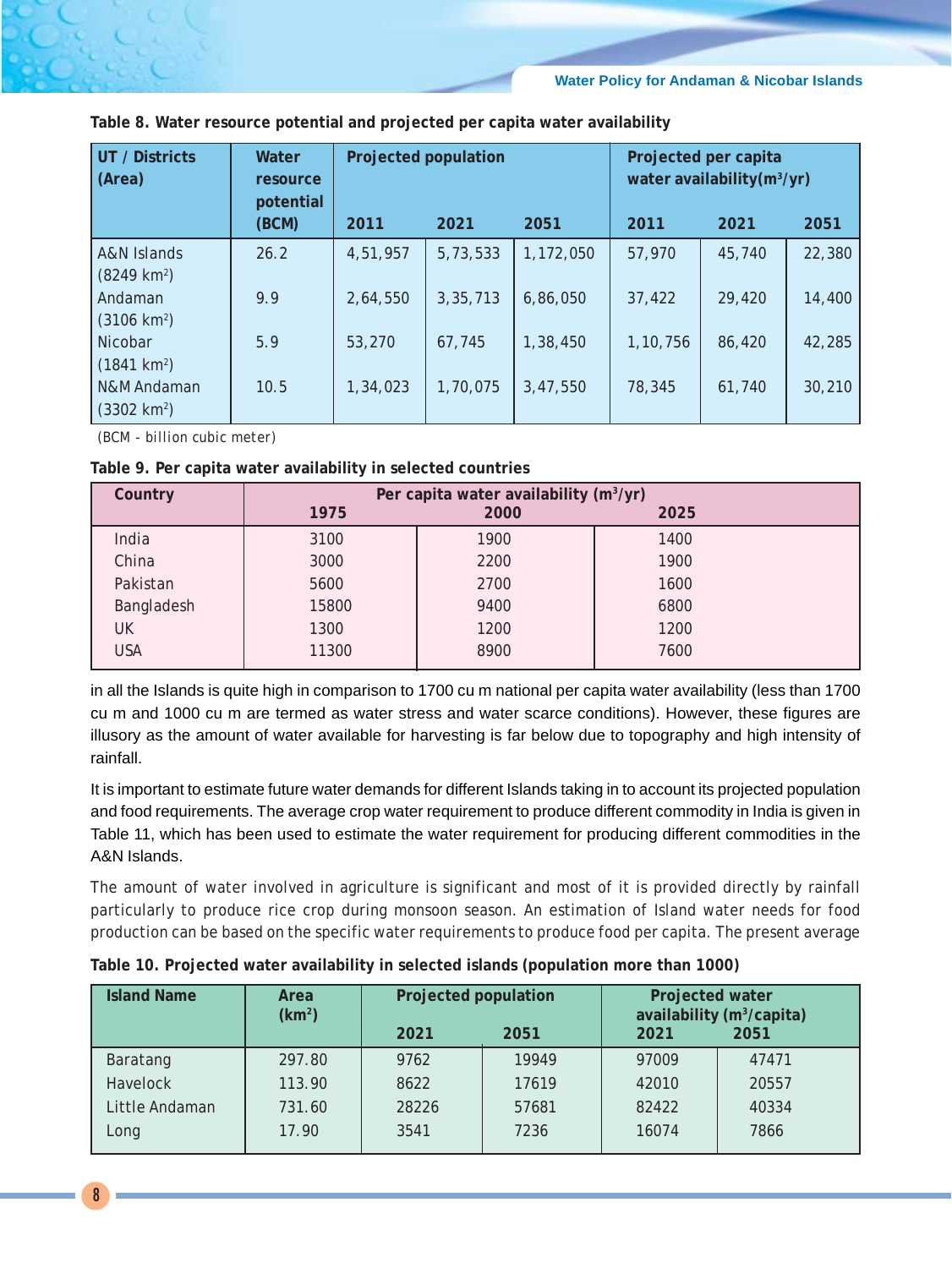| Middle Andaman       | 1535.50 | 87580  | 178974 | 55754  | 27283  |
|----------------------|---------|--------|--------|--------|--------|
| <b>Neil</b>          | 18.90   | 4619   | 9439   | 13013  | 6367   |
| North Andaman        | 1376.00 | 67898  | 138753 | 64445  | 31536  |
| South Andaman        | 1347.97 | 293004 | 598768 | 14630  | 7159   |
| Car Nicobar          | 126.9   | 32677  | 66777  | 12349  | 6043   |
| Chowra               | 8.2     | 2230   | 4557   | 11691  | 5722   |
| Teressa              | 101.4   | 3263   | 6668   | 98833  | 48357  |
| Katchal              | 174.4   | 8554   | 17481  | 64832  | 31726  |
| Kamorta              | 188.2   | 5495   | 11229  | 108922 | 53296  |
| <b>Great Nicobar</b> | 1045.1  | 12184  | 24899  | 272769 | 133478 |

|  |  |  |  | Table 11. Projected water requirement to produce different commodity for A&N Islands |  |
|--|--|--|--|--------------------------------------------------------------------------------------|--|
|--|--|--|--|--------------------------------------------------------------------------------------|--|

| <b>Commodity</b> | Crop water            | Total water requirement (BCM) |       |       |  |  |
|------------------|-----------------------|-------------------------------|-------|-------|--|--|
|                  | requirement $(m^3/t)$ | 2011                          | 2021  | 2031  |  |  |
| Cereals (Rice)   | 4254                  | 0.326                         | 0.412 | 0.509 |  |  |
| <b>Pulses</b>    | 1000                  | 0.005                         | 0.006 | 0.007 |  |  |
| Roots & tuber    | 1000                  | 0.023                         | 0.029 | 0.037 |  |  |
| Vegetables       | 1000                  | 0.027                         | 0.034 | 0.043 |  |  |
| <b>Fruits</b>    | 1000                  | 0.016                         | 0.020 | 0.025 |  |  |
| Fat & oils       | 2000                  | 0.013                         | 0.016 | 0.020 |  |  |
| <b>Milk</b>      | 1369                  | 0.038                         | 0.047 | 0.059 |  |  |
| Meat             | 5187                  | 0.071                         | 0.089 | 0.111 |  |  |
| Coconut+arecanut | $\star$               | 0.048                         | 0.048 | 0.048 |  |  |

*\*Estimated @1780 m3 /ha for coconut + 2222 m3 /ha for arecanut for 100 days during dry period*

food ingest 2800 kcal/person/day may require 1000 m<sup>3</sup> per annum to be produced. The Island population is going to be about 4.5 lakhs in 2011 and 5.7 lakhs in 2021, so water needed to produce the necessary food, excluding water losses due to the irrigation system, is 0.47 BCM and 0.61 BCM (including the requirement of armed forces), respectively. Most of it is provided by rainfall stored in the soil profile and only 1% is provided through ponds created under minor irrigation. Irrigation therefore needs 0.4 BCM of water per annum for food crops. Although, on an average about 25% of water can be withdrawn from rivers, lakes and aquifers for agriculture to effectively contribute for crop production (the rest is lost through overland flow, evaporation and deep infiltration) but considering the typical topographic conditions, high intensity rainfall and narrow

| <b>Island Name</b> | Water<br>availability |        | Projected population |        |       | Projected water<br>demand* (BCM) |       |
|--------------------|-----------------------|--------|----------------------|--------|-------|----------------------------------|-------|
|                    | (BCM)                 | 2011   | 2021                 | 2051   | 2011  | 2021                             | 2051  |
| Long               | 0.055                 | 2790   | 3541                 | 7236   | 0.003 | 0.004                            | 0.008 |
| <b>Neil</b>        | 0.058                 | 3639   | 4619                 | 9439   | 0.004 | 0.005                            | 0.010 |
| South Andaman      | 4.178                 | 230893 | 293004               | 598768 | 0.242 | 0.307                            | 0.629 |
| Car Nicobar        | 0.393                 | 25750  | 32677                | 66777  | 0.027 | 0.034                            | 0.070 |
| Chowra             | 0.025                 | 1758   | 2230                 | 4557   | 0.002 | 0.002                            | 0.005 |

*\* Includes demand of drinking water and food requirements*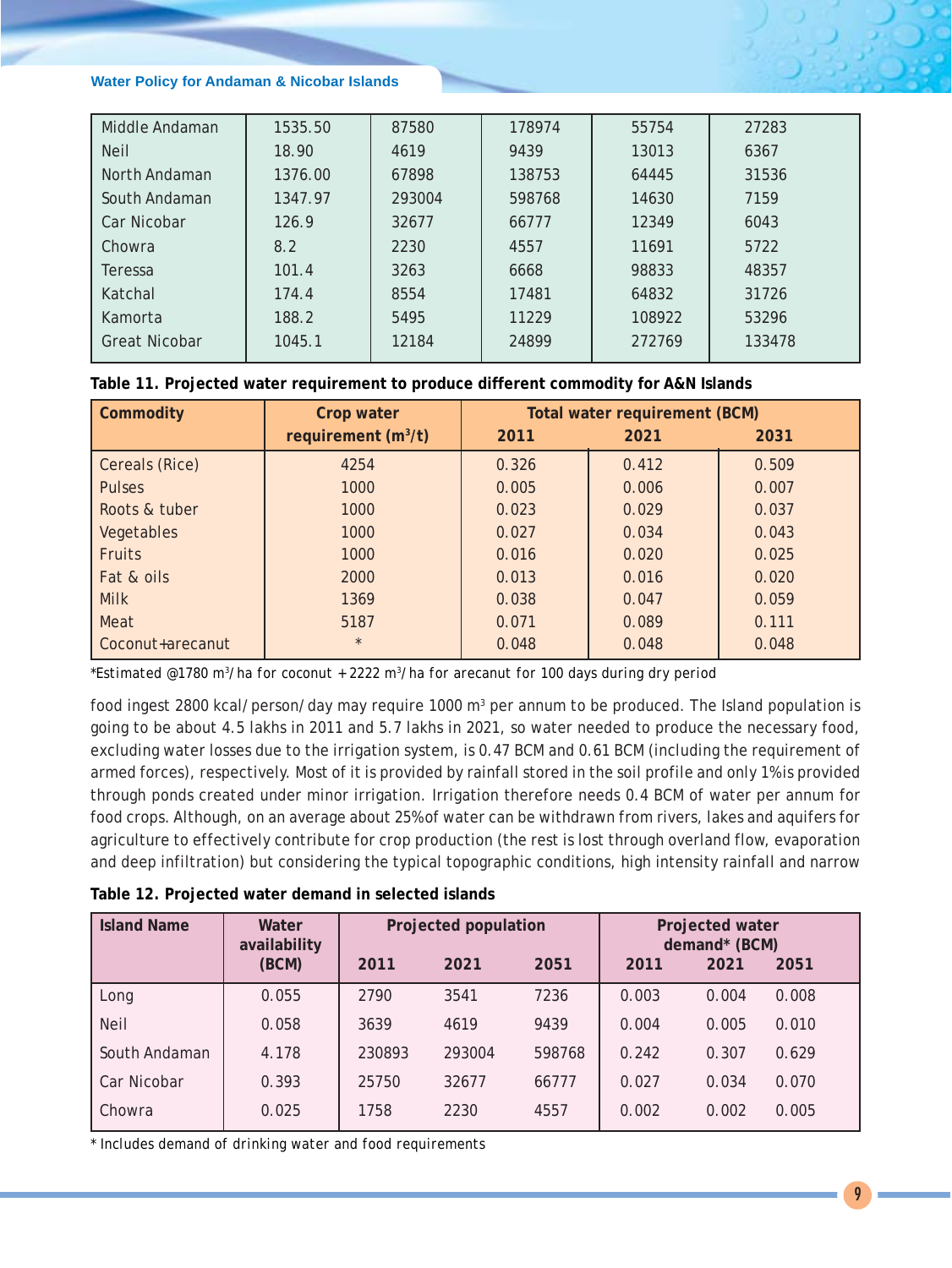breadth of the land mass in A&N Islands, only 20% of the water resources can be potentially developed. Consequently, the water withdrawals in Island for irrigation are estimated to be about 5.2 BCM per annum. The water demands for selected critical Islands are given in Table 12. It indicated that development of 5-7% by 2011, 7-10% by 2021 and 15-20% by 2051 of the available Island water resources could meet their requirements.

### 7. Water Resource Development

**Surface water:** The present development and availability of water resource in the urban area of Port Blair is 17.79 million litres per day (MLD), which is only 0.007 billion cubic meter (BCM) per annum. This is mainly by storage in Dhanikhari dam, Jawahar Sarovar, Lambaline diggi, Dilthaman, Nayagaon and Chakkargaon diggi. As per the status of water supply (Economic Survey of A&N Islands, 2007-08), the available water supply in A&N Islands is 49.62 MLD indicating an excess of 10.27 MLD whereas the projected demand for 2020 is 53.91 MLD showing a shortfall of 4.56 MLD. It is interesting to note that the present and projected (by 2020) shortfall in water supply in urban Port Blair alone are 9.38 MLD and 19.67 MLD, respectively. For development of water resources in the urban and rural Port Blair, raising of Dhanikhari dam by 5 m, sweet water lake at Sippighat, Rutland water supply project, desalinisation plant at Port Blair, Tylerabad weir, 14 m high earthen dam on Indira nallah, Karupaswamy nallah and procurement of barges in urban area and, 14 m high dam on Kamsrat Nallah, 13 m high dam on Koila Nallah, Mithakhari and reservoir for 100 day storage in rural areas have been taken up. Further, the present irrigated area (2007-08) in A&N Islands is 409.2 ha by pond, 985.5 ha by Nallah (out of this, the main project at R K Pur in Little Andaman is non-functional from the very beginning) and 116.5 ha by wells, which is less than 5 percent of the cropped land (excluding rainfed paddy area) suggesting adoption of a pragmatic approach and policies for water resource development for irrigation in these Islands.

**Ground water:** Groundwater is the main source of drinking water supply in rural areas in A&N Islands. These Islands are underlain by Late Cretaceous igneous rocks - the 'Ophiolite Suite', marine sedimentary group of Palaeocene to Oligocene age and Recent to Subrecent beach sand, mangrove clay, alluvium and coralline formations (CGWB, 2009). The Ophiolite suite comprises a wide variety of acidic to ultrabasic plutonic rocks and their serpentinised equivalents and essentially basic volcanicrocks occur in South, Middle and North Andaman, in sporadic patches of Little Andaman, Kamorta and Bampooka Islands in Nicobar group. The marine sedimantaries comprise greywakes, graded sandstones, siltsones, black shales and volcanogenic sediments. These fine grained deep see deposits are generally having predominantly clayey particles. The coralline formations are observable in coral Islands and also occur in the fringe areas of the sedimentary and igneous formations and form the narrow beaches encircling the Islands. The ophiolite and marine sedimentaries have undergone different phases of folding, faulting and upliftment which is responsible for the development of fractures and fissures as a result infiltrated rainwater percolates downwards. Marine sedimentary rocks are located to an anomalous admixture of sand and clay where clayey residue are predominating and do not form well developed potential aquifer system both in shallow and deeper horizons. Bore wells are not feasible in marine sedimenatary formations whereas dug wells of 4-5 m diameter to 6 m depth may yield 3000-5000 litres/day water. The igneous rocks also do not form potential aquifers but in comparison to the sedimentaries they yield moderately. These rocks form aquifer both in weathered mantle and fractured basement rocks which are generally developed through dugwell, ponds and borewells. The fracture conduit is observed up to 45 m depth with discharge varying between 30000-45000 litres/hour. The coralline limestone formations form potential aquifer in shallow horizon and can be developed as 4-5 diameter dug wells to 6 m depth in many Islands like Car Nicobar, Katchal, Neil, Havelock etc. with a yield varying between 15000- 90000 litres/ day. There are approximately 2000 bore wells on the Islands. About 220 bore wells were surveyed and reported that 90% of the freshwater bore wells were drilled to less than 18 m. About 90% of the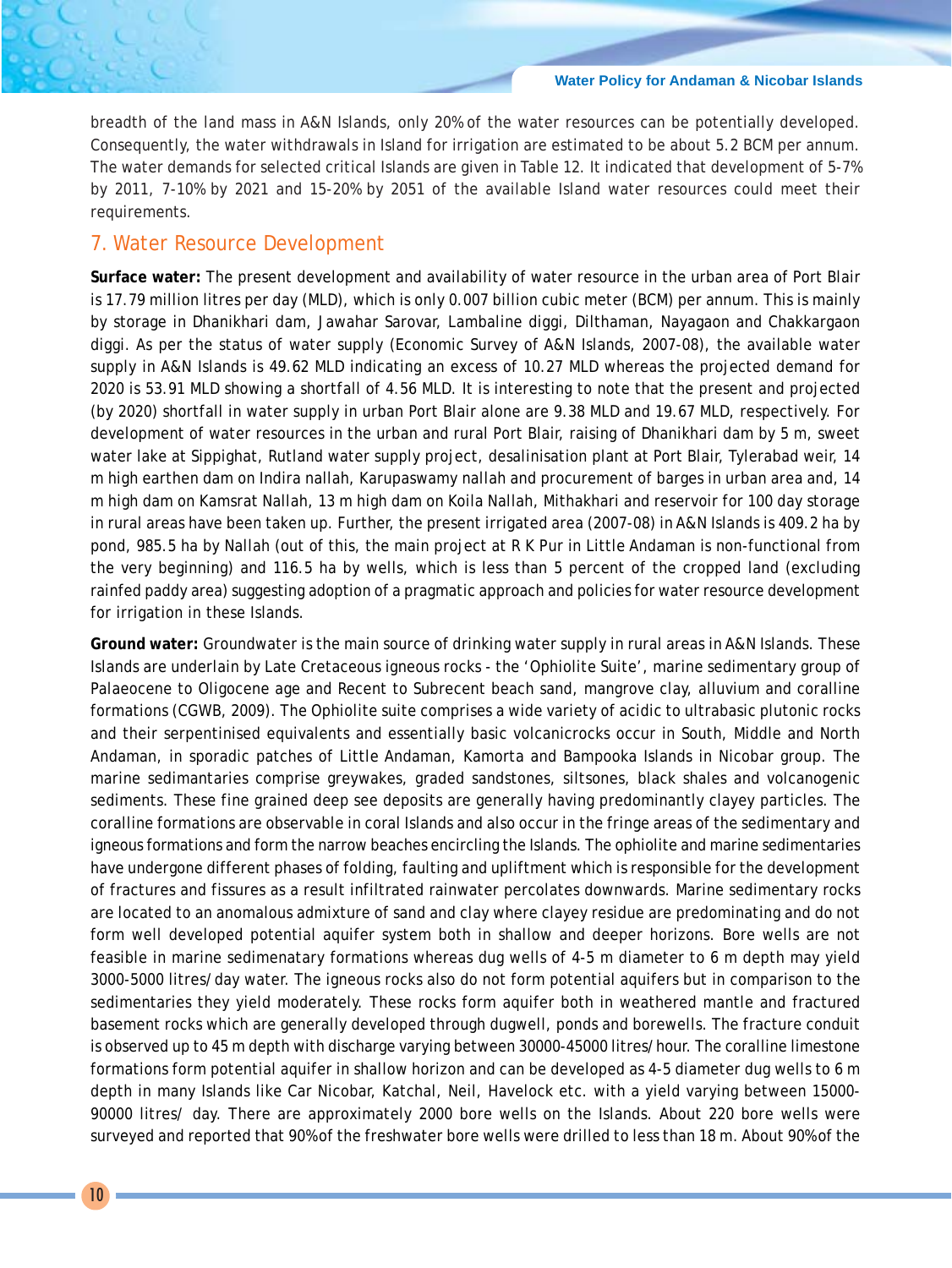dry bore wells (13% of the total bore wells surveyed) were in compressed sedimentary deposits, which acts as aquiclude or even as aquitard whereas rocky subsoil formation was found to be more successful (Kumar et al., 2009). It was also reported that a majority of the bore wells surveyed were within one kilometre of the coastline but saline aquifer was not found.

# 8. Technologies for Water Resource Development

The water resource scenario presented earlier clearly shows that water resource development in A&N Islands should be based on utilization of rainwater either through surface storage or enhanced groundwater recharges. Considering the topographical constraints, surface storages at different inhabitation area/cultivated land instead of centralized location should be preferred. The drainage network of A&N Islands (Fig.5) should be used for developing the water resource plan. For surface water development on a drainage line, a three tier water resource development plan should be developed. This will include development of plastic film lined tanks on the top of the hills, recharge structure cum well system in the mid-hills and development of open dug wells in the valley areas. The recharge structure cum well system in mid hills can be both dugout or



Fig.5. Drainage network in (a) North, Middle and South Andaman Islands and in (b) enlarged part of South Andaman Islands



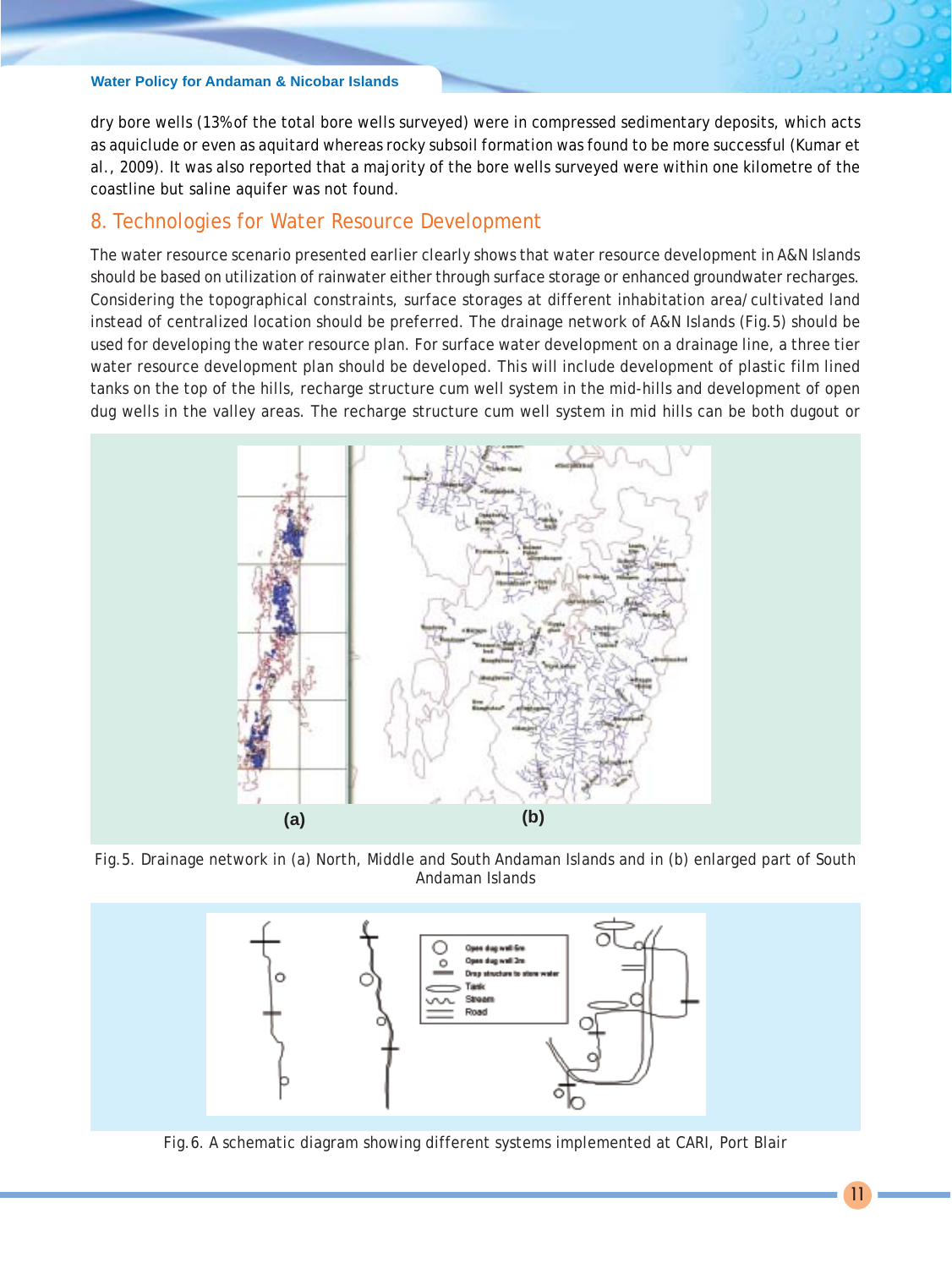impounded type or combination of both depending up on the topography of a location. These technologies have been successfully demonstrated at CARI, Port Blair and have been linked to supply of water for drinking and irrigation purposes, which can serve as a model of extending these technologies to other parts of the Islands. A line diagram presenting these systems is shown in Fig.6.

In order to develop water resources at hill tops, lined tanks can be constructed. The lining technique has been standardized at CARI Port Blair, which involves lining by silpauline covered by reinforced plaster (1:6) on sides and 15 cm thick soil layer at bottom. Although the annual cost of water in lined tank is high (about Rs.30/m<sup>3</sup>, varies from Rs 27/m<sup>3</sup> for 350 cu m capacity tank to Rs 81/m<sup>3</sup> for 80 cu m capacity tank) after accounting evaporation losses, the returns from expected yield increase of about 1-2 kg/tree in case of arecanut due to irrigation during five dry months of December to April will make it cost effective. The water requirement of arecanut per tree is about 1200 litres. Assuming even minimum enhancement, the economic gain will be about Rs.70/tree and thus a benefit-cost ratio of more than 2. For one hectare of arecanut, a tank of about 1500 m<sup>3</sup> will suffice. This size need not be created at one site but can be distributed in the whole area. For wide spaced crops like coconut and cashew, the tank size requirement will be further less. The lining process is shown in Fig.7.



Fig.7. Process of lining of tank (a) dug out tank (b) laying of silpauline (c) reinforced plastering and (d) finished lined tank

In mid-hill areas, recharge structure cum well system can be adopted for water resource development. A series of recharge structures in the form of small pond or check dam can be constructed in the stream itself at appropriate sites where storage of about 1000 to 5000 m<sup>3</sup> can be created. These storages, besides storing water will also recharge shallow aquifer. Open dug wells of 4-5 m diameter in the downstream of the recharge structure can recover back the recharged water. The surface storages can be used for providing water for initial period of dry season whereas water from dug well can meet the water requirement in rest of the season. This system has been constructed and evaluated at Garacharma farm, CARI where a series of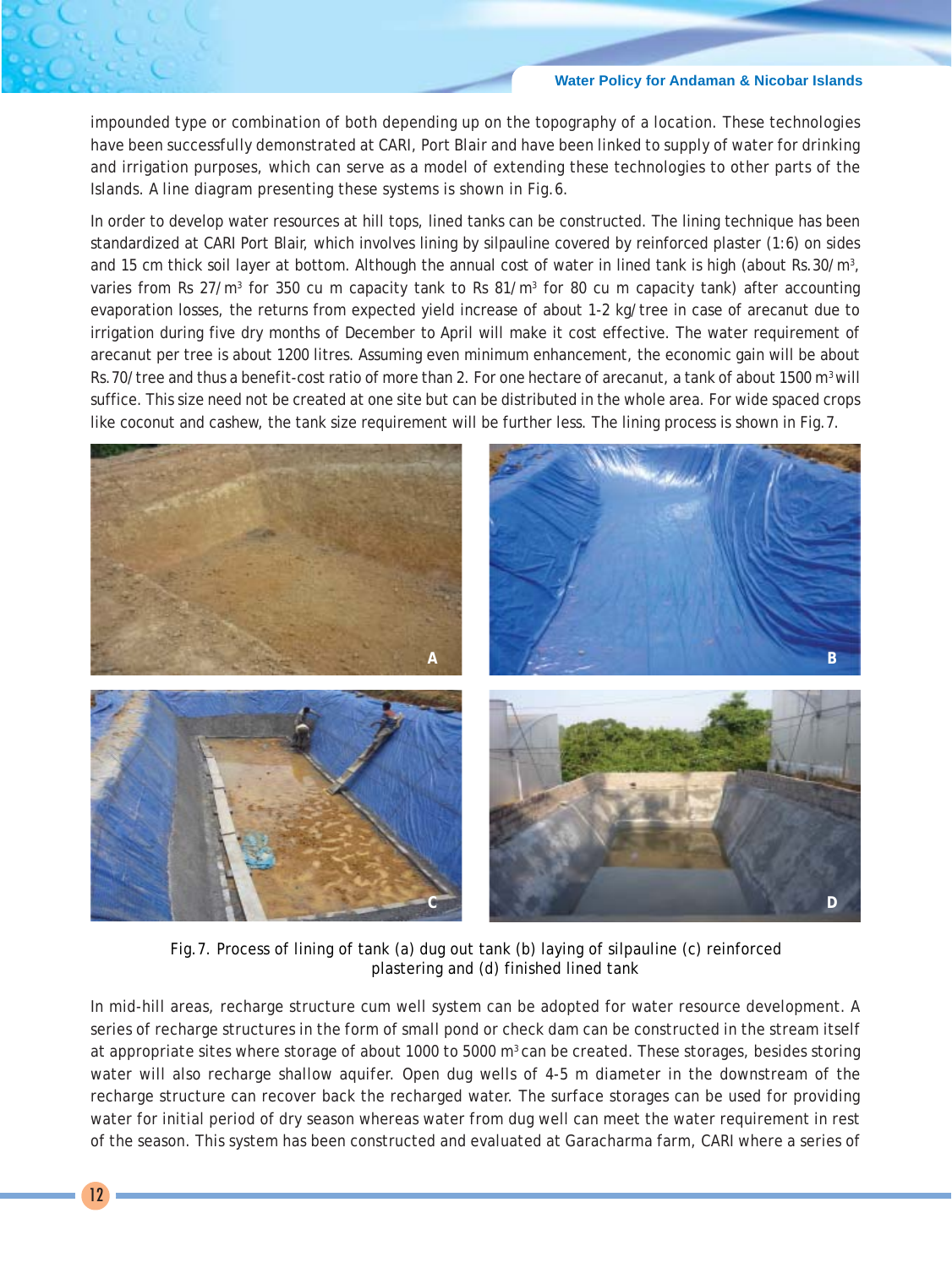tanks and wells have been constructed along with the course of stream which are providing adequate water to residential colony, demand of laboratories and animal farm, and to irrigate about 20 ha of plantation and 1.5 ha of vegetable crops (Fig. 8). At Sippighat farm, CARI, two such drainage lines have been treated with structures and wells where irrigation will be provided to about 20 ha of plantation crops (Fig.9). In Manjeri village, gabion structures in the stream has enhanced ground water recharge and thus made water availability to domestic use and irrigate 7 ha vegetables land through three open dug wells on the sides of stream (Fig.10). At Manjery, development of water resource process was unique as all the stakeholders formed a registered water user association and participated for creation of infrastructure.



Fig.8. Construction of (a) pond and (b) open well downstream of pond and (c) check dam and (d) well downstream of check dam in Kaju Nallah at Garacharma farm

For valley areas, the paddy fields should be properly bunded to store the rain water. The stored rainwater will slowly percolate down and can be harvested back through open dug wells in downstream. One ha of paddy land, if bunded properly by 22.5 cm high bunds with provision of draining excess water, will facilitate slow percolation of about 6000 m<sup>3</sup> of water ( $@4$  mm/day for 150 days). Assuming that about 50% of the percolated water can be harvested back through downstream open dug well, which should not be deeper than 8 m, about 3000 m<sup>3</sup> of water will be available per ha of paddy land which will be sufficient for providing 300 mm irrigation water in the following dry season crops. This will be in addition to the normal recharge received from the forested catchment on both sides of valley. This practice can be adopted for the valley lands which are at more than 10 m elevation than sea level to avoid the risk of sea water intrusion. Using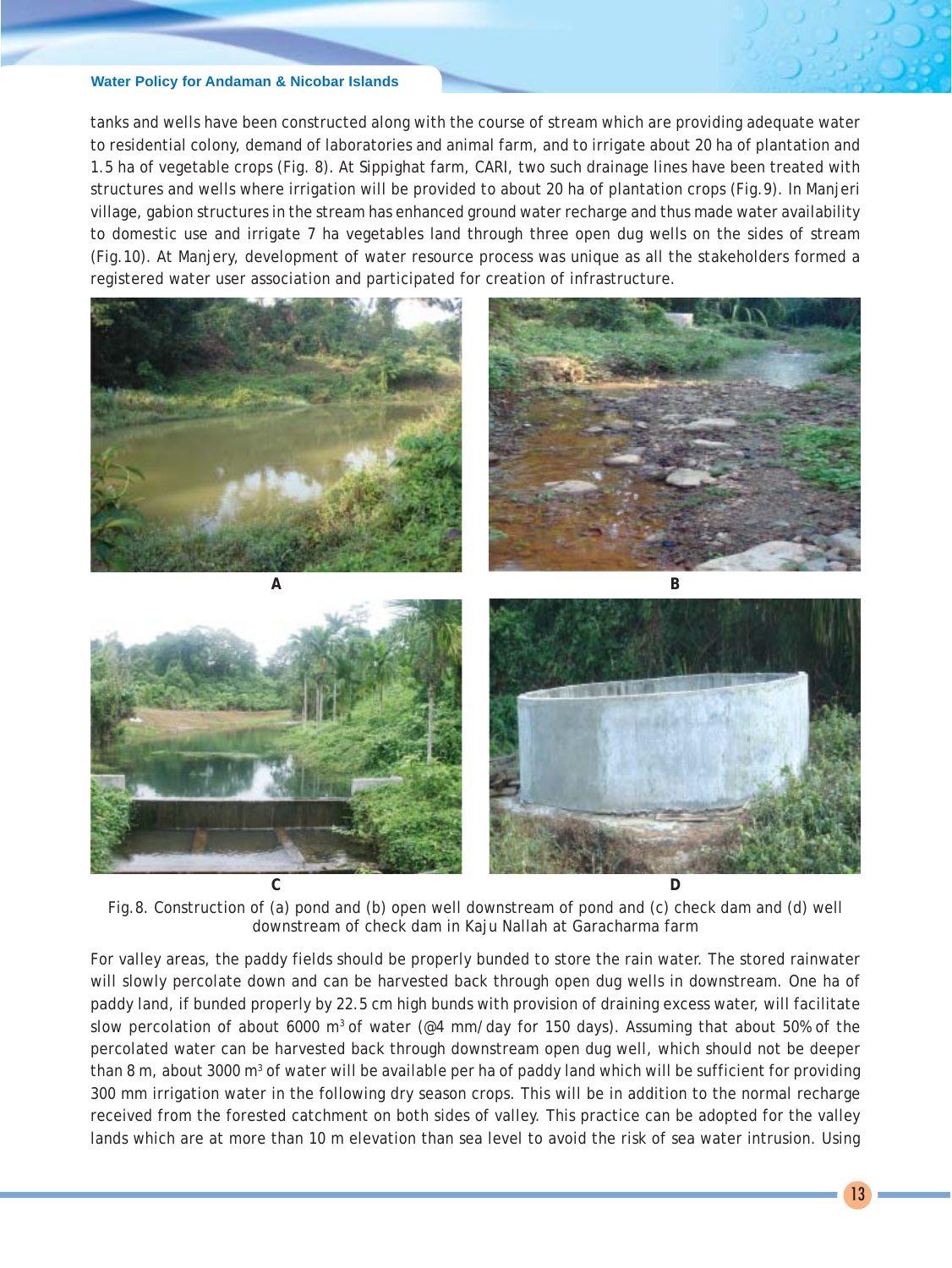**Water Policy for Andaman & Nicobar Islands**



Fig.9. Tank-cum-well system at Sippighat farm



Fig.10. Gabions constructed through water user association in Manjeri village

this principle, three open dug well of 2 m diameter each have been dug at Bloomsdale farm, CARI to irrigate 3 ha area. The cost of each well is about Rs. 80,000. The pumping test of the well indicated that about 20 m<sup>3</sup> water can be pumped per day from the well which will provide about 24 cm of water to 1 ha land in 120 days of the crop, sufficient for irrigating at IW/CPE of 0.5.

Since the cost of developing water resources by above mentioned systems is high, application of water should be practiced to achieve high irrigation efficiency. Micro irrigation system allows precise application of water with an application efficiency of 95% or even more. In addition, it reduces fertilizer use and increases crop yield. Since most of the farmers in these Islands are small and marginal, the high initial cost of drip irrigation and economy of scale in its operation makes adoption of drip irrigation difficult for the farmers. In view of topography, gravity-fed drip irrigation can be adopted successfully which if properly designed can be very useful for the farmers. Design methodology for such systems has been developed and successfully demonstrated. Even for small farms of less than 0.1 ha and low head availability (< 2.0 m), low cost low-head filter has been designed. This filter costs just about  $1/5$ <sup>th</sup> of conventional screen filter with a head loss of only 0.13 m compared to 1.2 m by conventional filter.

Thus, the available rainfall in A&N Islands can be harnessed for providing irrigation to plantation and spice crops, which will increase the productivity by at least 100 percent. The fallow paddy land can be effectively used for vegetables and flower cultivation. As the initial investment of creation of water resource is high, but in view of higher returns, these systems are cost effective. However, efficient utilization of water through micro irrigation system should be practiced. This will not only increase water productivity but will also save labour and fertilizer. These systems can also be linked to domestic water supply in rural areas by putting requisite water filtering systems.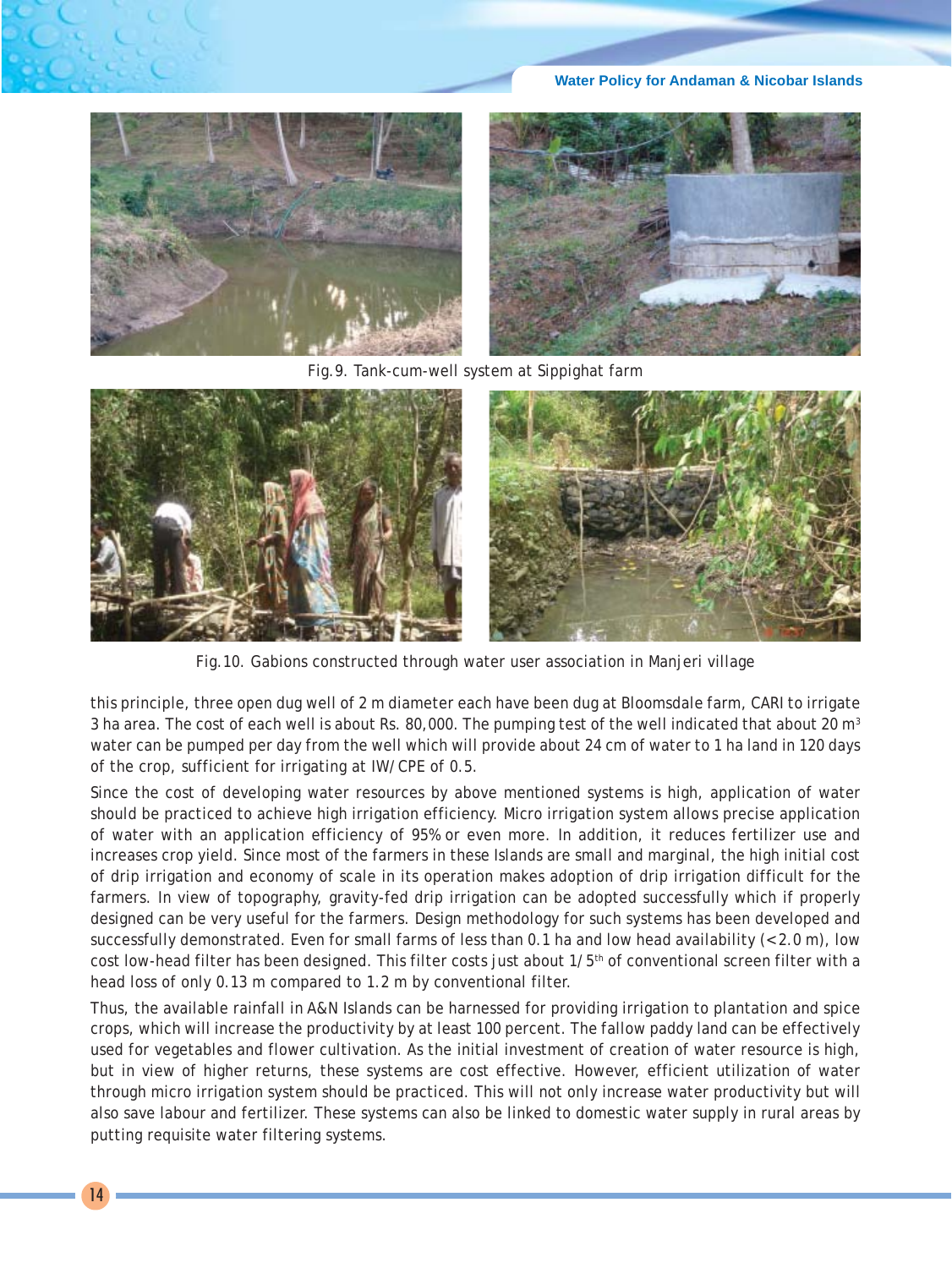# 9. Water Policy for A&N Islands

Unlike other parts of the country, Union Territory of A&N Islands is a non-contiguous group of Islands. Therefore, each Island should be treated as single entity for water resource planning and development. The important Islands should have a comprehensive land and water resource management plan, keeping in view the environmental and ecological impacts. However, the general water policies for A&N Islands are given below:

# **Hydrological database**

- Island wise hydrological database on area, land use, soil, topography, drainage network, geology, groundwater hydrology, water quality is pre-requisite for development of macro scale plans for surface and groundwater resources. These data need to be collected for future planning.
- Since 86% of the area is under forest, those drainage lines need to be identified which are near to habitats as well as cropped area. Data for these drainage lines should be collected for reliable estimate of total water availability present use, present and projected and required amount of water which could be harnessed for use given topographical constraints. This information should be collected using remote sensing and GIS to facilitate its continuous updates. This will also help in adopting a holistic approach to collect, handle and analyse the necessary data sets as well as expanding our knowledge of the processes involved at the appropriate scales to manage water resources with objective thinking, planning and decision making.

# **Water allocation priorities**

- Water allocation priority, in line of national priorities, should be accorded for drinking water to satisfy the basic human need followed by irrigation, industries including agro-industries and ecology. Limited but due priority should also be accorded to micro-level hydropower generation considering the lack of thermal based power generation in A&N Islands.
- The drainage network identified near habitats and cropped area should be exclusively marked for drinking and irrigation purpose in order of priority.
- As tourism is the backbone of the economy of the A&N Islands, due priority should also be given to the tourism industry. The importance of tourism in A&N Islands is borne out by the vision statement of administration which states that *the limited scope for industrial activity on the Islands coupled with the decline in the wood-based industry pursuant to the Supreme Court judgment has led to tourism being identified as a thrust sector for economic development, revenue and employment generation on the Islands. Keeping in view the fragile ecology and limited carrying capacity of the Islands, the objective of A&N administration is to strive for sustainable tourism.* Therefore, the requirement of tourism industry should be estimated. Drainage network near designated tourism points should be identified and exclusively earmarked for development of water resources considering the future requirements of the tourism industry.
- It has been observed as well as reported that construction sector and industries faces severe problem of non availability of water. To meet up water shortages, often public water system is encroached which creates conflict of interest and unrest in the society. To meet such challenges, drainage line/network should be identified near the prospective industrial area/construction sites which can be earmarked to provide water exclusively for these purposes.

# **Water resource planning**

- Water resource development projects should as far as possible be planned and developed as multipurpose projects. Provision for drinking water should be a primary consideration. The study of the likely impact of a project on human lives, settlements, socio-economic conditions, environment and sustainability aspects shall form an essential component of project planning.
- Water resource development process should be inclusive in nature taking care of rights of all stakeholders. Special attention should be given to the needs of scheduled tribes and other weaker sections of the society at planning stage.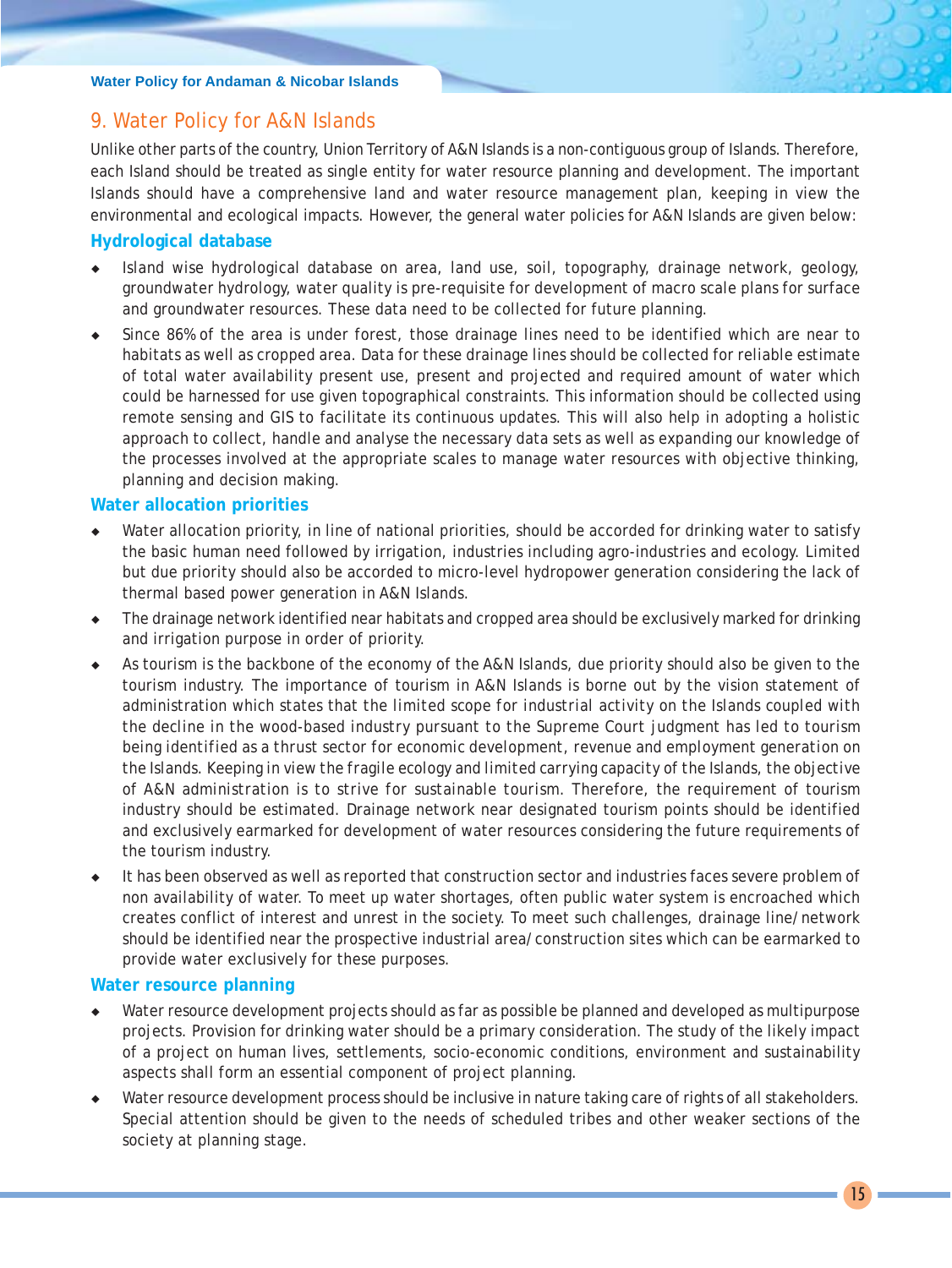- Integrated and coordinated development of surface water and ground water resources and their conjunctive use should be envisaged right from the project planning stage and should form an integral part of the project implementation.
- Realistic time, cost and realisation of benefits of a project should be planned to upgrade the quality of project preparation and management.
- ¡ The involvement and participation of *panchayats* and stakeholders should be encouraged right from the project planning stage.
- Minimum flow in the perennial streams should be ensured while planning a surface water resource development project for environment and ecological considerations.

#### **Surface water development**

- For surface water development in a drainage line, a three tier water resource development system should be created. This will involve construction of plastic film lined tanks on top of hill, tank-cum-well system in the mid-hills and open dug well in valley areas. The tanks in the mid-hills can be both dugout or impounded type or combination of both depending upon the topography.
- ¡ A drainage line should be treated as single entity for development of surface water resources on contiguous basis to realize the full potential of available water resources. The scheme may be named as microlevel water resource development scheme (MWRDS).
- In Island where soils are highly porous and ground water is saline due to proximity to sea, water resources should be developed through lined dug out ponds.
- Necessary provision for surface drainage should be made in the valley areas.

#### **Ground water development**

- ¡ Augmentation of groundwater resources is necessary where surface storage structures are inadequate to meet the demand or when annual exploitation of resources exceeds its replenishment in a given area. High runoff, lack of surface storages and reduction in natural recharge due to human interventions are the main reasons for groundwater augmentation in A&N Islands.
- $\bullet$  There should be a periodical reassessment of the ground water potential on a scientific basis, taking into consideration the quality of the available water and techno-economic feasibility of its extraction.
- Ground water exploitation through bore wells should be exclusively used only for drinking purposes in view of typical confined aquifer characteristics. No bore well should be allowed to be used for irrigation/industry.
- Exploitation of ground water resources should be regulated to avoid detrimental environmental consequences of overexploitation by the Union Territory Authority.
- Over exploitation of ground water should be avoided especially near the coast to prevent ingress of seawater into sweet water aquifers.

#### **Drinking Water**

- Access to safe and adequate drinking water is a fundamental human need and needs to be provided to the entire population both in urban and rural areas.
- Micro-irrigation / micro-hydropower projects should invariably include drinking water component.
- Perennial streams, large diameter dug wells and bore wells (in safer zones) should be utilized for developing drinking water sources.
- Roof water harvesting in government and commercial premises should be made mandatory for use in non-drinking purposes.
- To maintain drinking water quality standards, water treatment plants / units should be established at village level.

#### **Irrigation water**

Irrigation planning should be based on demand rather than supply. Irrigation intensity should aim to extend the benefits of irrigation to more farm families to maximise the production.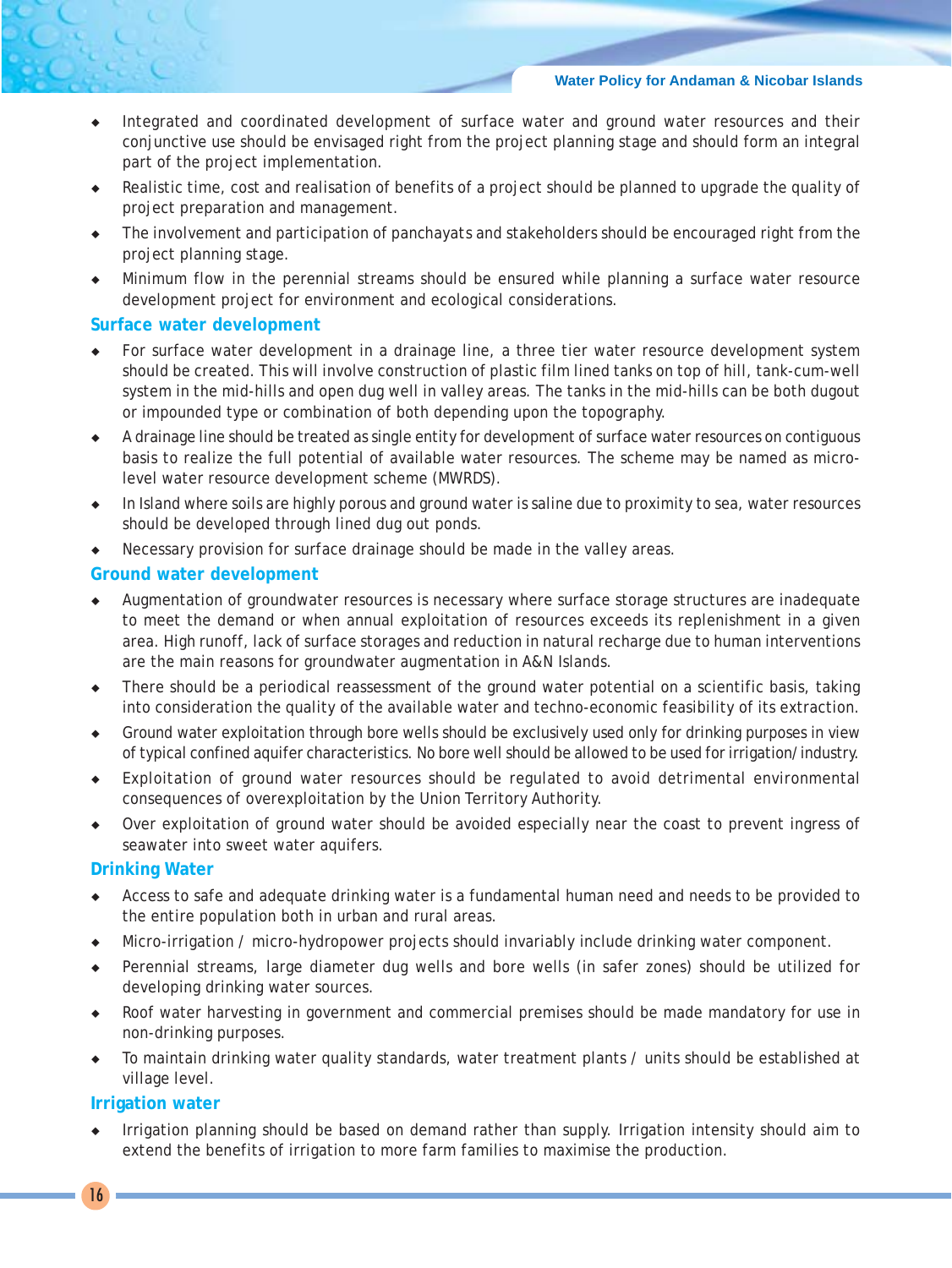- Conjunctive use of surface and ground water through rainwater harvesting in farm ponds and wells located on seepage line should be promoted. In porous soil areas, lining of pond with silpauline/geo-membrane with covering material to protect from high daily insolation should be encouraged through subsidy.
- Efficient irrigation techniques such as drip irrigation for plantation/spices/fruit crops (coconut, arecanut, black pepper, clove, banana, watermelon etc.) and sprinkler for vegetables should be promoted.
- Water conservation measures such as, mulching, residue soil moisture management, minimising evaporation losses, promotion of low water requiring crops should be considered.

#### **Water quality**

- Both surface and ground water should be monitored regularly for its quality.
- Necessary legislation is to be made for preservation of existing water bodies by preventing encroachment and deterioration of water quality.

#### **Energy considerations**

- Feasibility of using renewable energy sources for pumping water specifically for irrigation should be explored. Solar energy based pumping system have a chance as the water requirement period and sunshine periods coincide.
- In A&N Islands, electricity generation is mostly through diesel which is quite expensive, thus efficiency of pumps should be given utmost attention in water resource development design parameter.

#### **Participatory approach through water user association**

Management of the water resources for diverse uses should incorporate a participatory approach. As rainwater harvesting is linked with the watershed programs, involving water user associations (WUA) at village level will help ensure productivity and equity aspects. WUA and the local bodies such as *panchayats* should particularly be involved in the operation, maintenance and management of water infrastructures / facilities.

#### **Regulation / enactment of law**

- Regulation in the utilization of groundwater by way of legislation is important particularly in the fragile ecosystem like A&N Islands. At present, the groundwater development in A&N Islands is mostly done by private individuals. Hence virtually no groundwater discipline i.e. safer zone, spacing etc. is being followed. Hence, groundwater legislation is a must to regulate groundwater development.
- Presently A&N administration does not have an irrigation department, therefore a water resource development authority should be created for the planning, development and management of water resources with a multi-sectoral, multi-disciplinary and participatory approach as well as integrating quality, quantity and the environmental aspects. It will oversee the development of micro level water resources right from planning to operation in close collaboration with *Panchayati Raj Institutions*. All the rights of ownership of the water resources should be vested to this authority.

#### **Role of NGO's**

NGOs could play a pivotal role in awareness building in communities, formation and capacity building of water users association (WUAs), design, construction and management of water harvesting and conservation structures in rural areas, sharing experiences and information with various stakeholders, and integration of information from various sources. Experienced NGO's should also find representation at the district and state level forums.

#### **Research and development**

For effective and economical management of water resources of A&N Islands, promotion of frontier research and development efforts on surface and ground water hydrology, assessment of water resources, water harvesting and ground water recharge, use of remote sensing techniques in spatial database management, water quality, river morphology and hydraulics, evaporation and seepage losses, crops and cropping systems, water conservation and better water management practices, soils and material